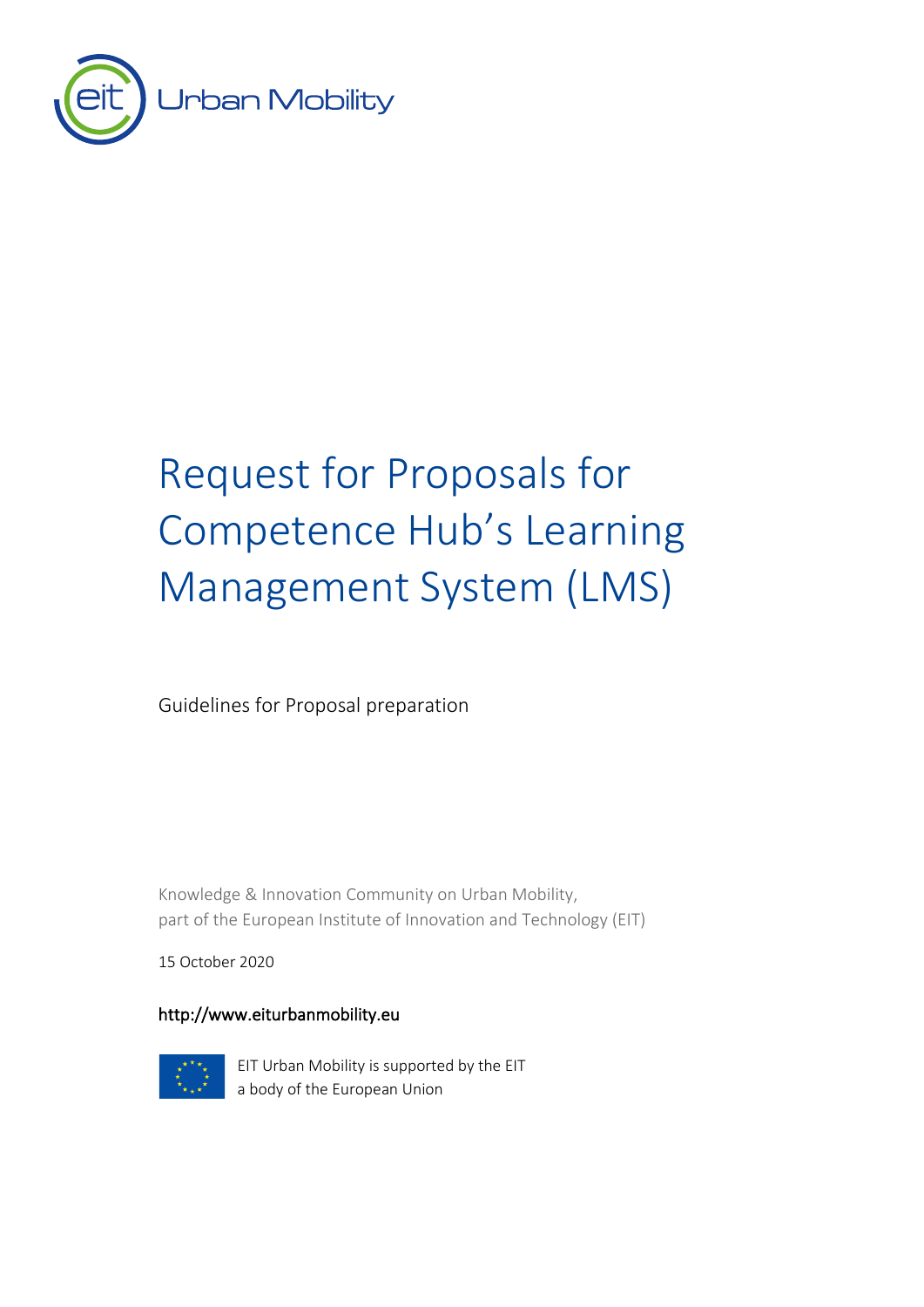### Contents

| $\mathbf{1}$ . |
|----------------|
|                |
|                |
|                |
|                |
| 2.             |
|                |
|                |
|                |
|                |
| 3.             |
|                |
|                |
|                |
|                |
|                |
|                |
|                |
|                |
|                |
|                |
| 4.             |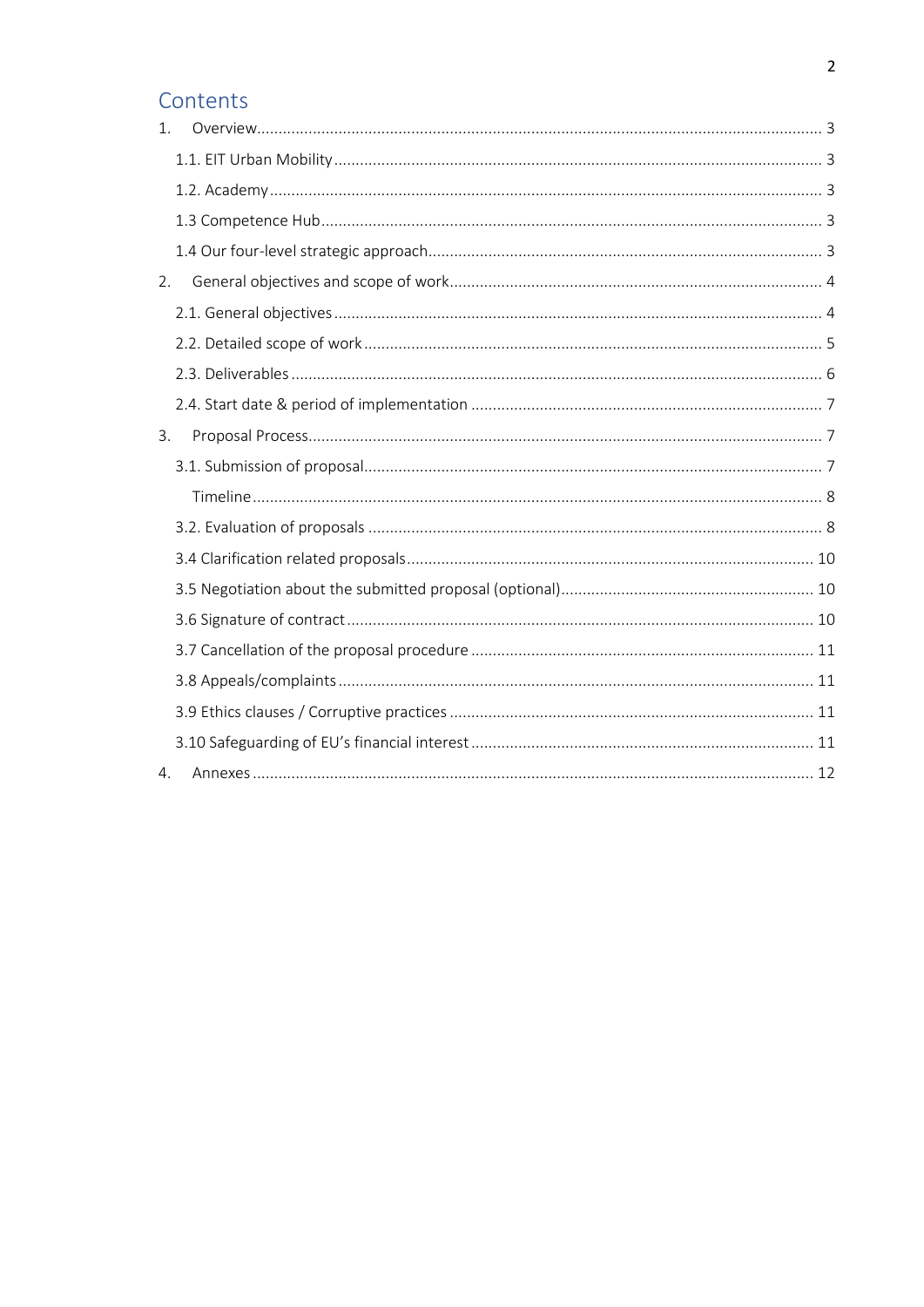## <span id="page-2-0"></span>1. Overview

### <span id="page-2-1"></span>1.1. EIT Urban Mobility

EIT Urban Mobility is an initiative of the European Institute of Innovation and Technology (EIT). EIT Urban Mobility drives integration on all levels to accelerate change towards a sustainable model for urban mobility. It aims to develop and deploy solutions for the mobility of people, goods, and waste that addresses cities' most critical challenges and creates a positive impact on cities and citizens. We strive for a form of mobility that allows people, goods, and waste to move affordably, fast, comfortably, safely and cleanly, while also enabling cities to reclaim public space from cars, creating more space for people to work, meet, and play. We aim to become the largest European initiative transforming urban mobility. Co-funding of up to € 400 million (2020-2026) from the EIT, a body of the European Union, will help make this happen.

### <span id="page-2-2"></span>1.2. Academy

The Academy is a collaborative arena for lifelong learning, helping to build critical capabilities for innovation and transformation. We are training the next generation of urban mobility practitioners, needed by the urban mobility ecosystem of the future. We will close the urban mobility knowledge gap with challenge-based training using the latest education methodologies across disciplines and sectors. The programmes are intersectoral, interdisciplinary, international, and entrepreneurial.

### <span id="page-2-3"></span>1.3 Competence Hub

The Competence Hub offers intensive programmes on hot topics in urban mobility and transport to work with professionals from different sectors, such as project managers, engineers, city executives and entrepreneurs, co-created by our partners in various locations in Europe. This lifelong learning initiative uses a variety of formats including light online material in a Web-TV channel, online courses, in-project training, and co-creation work, as well as more conventional face-to-face seminars. Together, the Competence Hub aims to reach a total of 500,000 people per year through its online offers.

### <span id="page-2-4"></span>1.4 Our four-level strategic approach

The Competence Hub provides a customized and accessible way for busy professionals people working for city authorities, public institutions, companies, or start-ups — to learn about the latest topics in mobility and transport.

It operates using a freemium model with four levels and a blended approach to learning. While the first two levels offer easy access and up-to-date knowledge for a broad audience, the third and fourth levels are more tailored and deal with specific projects or topics.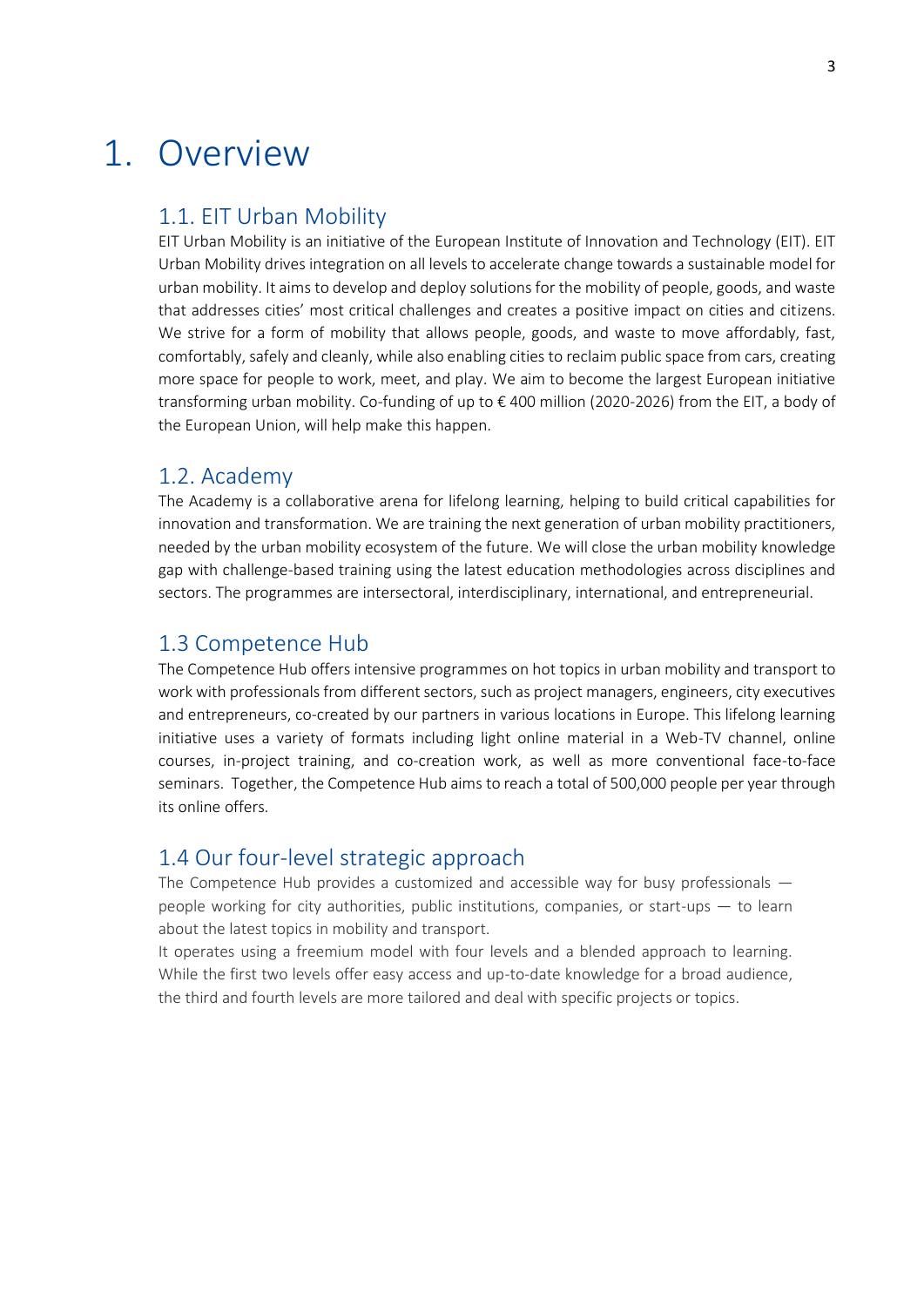

This "funnel approach" will enable us to probe new topics constantly, using the EIT Urban Mobility Web-TV channel as a base to connect with our community of learners.

### 1.5 Learning Management System

EIT Urban Mobility Competence Hub is the Professional Training Unit within EIT Urban Mobility's Academy. Our training programmes and content are designed for professionals around Europe, working in or interested in urban mobility and sustainable urban development. These professionals, our end-users, can be either from the private sector (industry, technology, services, start-up, multinational firms, etc.) or from the public sector (city officials, civil servants, NGOs, etc.).

For the second level of Competence Hub programmes, a Small Free Online Course (SFOC) portfolio will be developed around the topics that gain attraction, identified primarily through the Web-TV activities in the first level. Similarly, for the third level, a Massive Open Online Course (MOOC) portfolio will be developed, based on the insights gained through our Web-TV Channel and our SFOCs (funnel approach). In both cases, to ensure that the Competence Hub SFOCs and MOOCs are readily accessible to our end users and that we can publish and manage our online learning content appropriately, the Competence Hub is interested in contracting support so it may acquire, customise, and operate it's own Learning Management System (LMS).

## <span id="page-3-0"></span>2. General objectives and scope of work

### <span id="page-3-1"></span>2.1. General objectives

The LMS's main purpose is to serve as an online learning platform, allowing the Competence Hub to publish and manage its professional training portfolio of online learning programmes (SFOCs and MOOCs). These SFOCs and MOOCs will be created by partners and subcontractors of EIT Urban Mobility who will be responsible for developing the online learning content and making it accessible to the Competence Hub. EIT Urban Mobility, therefore, wishes to partner with a third-party software developer (supplier) that has experience in designing/customising and delivering LMS software, so the Competence Hub can publish/operate online courses and learning-contents via its own LMS platform, whenever necessary.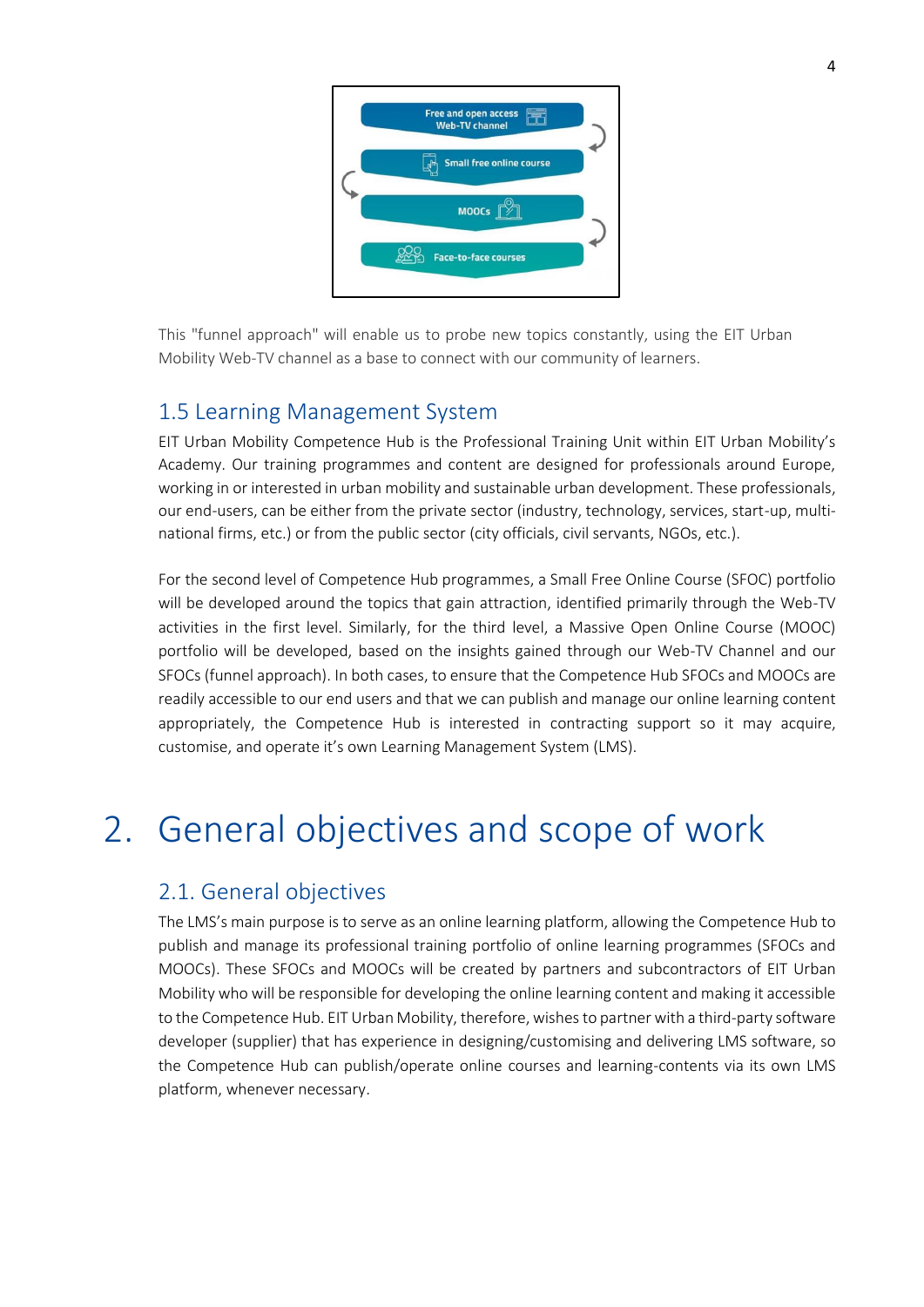The scope of work includes 2 lots:

Lot 1: Platform identification and customization

- Identifying an open-source LMS system that is user-friendly, engaging and flexible. It should also be adapted to the requirements of our target audience and fully suited to the Competence Hub's needs and strategic goals.
- Customizing the LMS system which is selected so it is tailored to the needs of the Competence Hub and complies with EIT Urban Mobility's visual and functional standards.
- Training the relevant staff within the Competence Hub and EIT Urban Mobility on how to operate the LMS.

#### Lot 2: Platform hosting and maintenance

- Hosting the LMS for a period of 12 months.
- Providing the relevant technical support to the Competence Hub so it can manage this LMS platform and upload/operate the different SFOCs and MOOCs developed by third-party partners and subcontractors while ensuring a high level of satisfaction of the end-users following these SFOCs and MOOCs.

### <span id="page-4-0"></span>2.2. Detailed scope of work

#### Preliminary Knowledge Exchange Meeting(s)

The supplier will facilitate discussion during one or multiple Preliminary Knowledge Exchange Meeting(s) to further define LMS requirements for EIT Urban Mobility Competence Hub, offering demos and trial access whenever possible to support the brainstorming process, and make suggestions around potential options, based on the Competence Hub's online learning strategy, its current and future needs of the SFOCs and MOOCs, as well as the current trends and evolutions of the LMS market.

Once this preliminary knowledge exchange meeting(s) are finalised, the supplier will identify and select the most appropriate open-source LMS system, and justify to EIT Urban Mobility Competence Hub why this is the case.

#### Initial Development and Customisation

The supplier will develop and customise the LMS according to the requirements listed in this Call for Proposal document and detailed during the preliminary Knowledge Exchange Meetings.

The resulting customised LMS must comply with European GDPR rules. Any documentation/ information necessary to enable EIT Urban Mobility to demonstrate that this LMS does comply with European GDPR should be provided.

#### **Testing**

The supplier will test the LMS to ensure it works with a variety of desktop web browsers, bandwidth capabilities, mobile access, and within different organizations.

#### Follow-Up Demo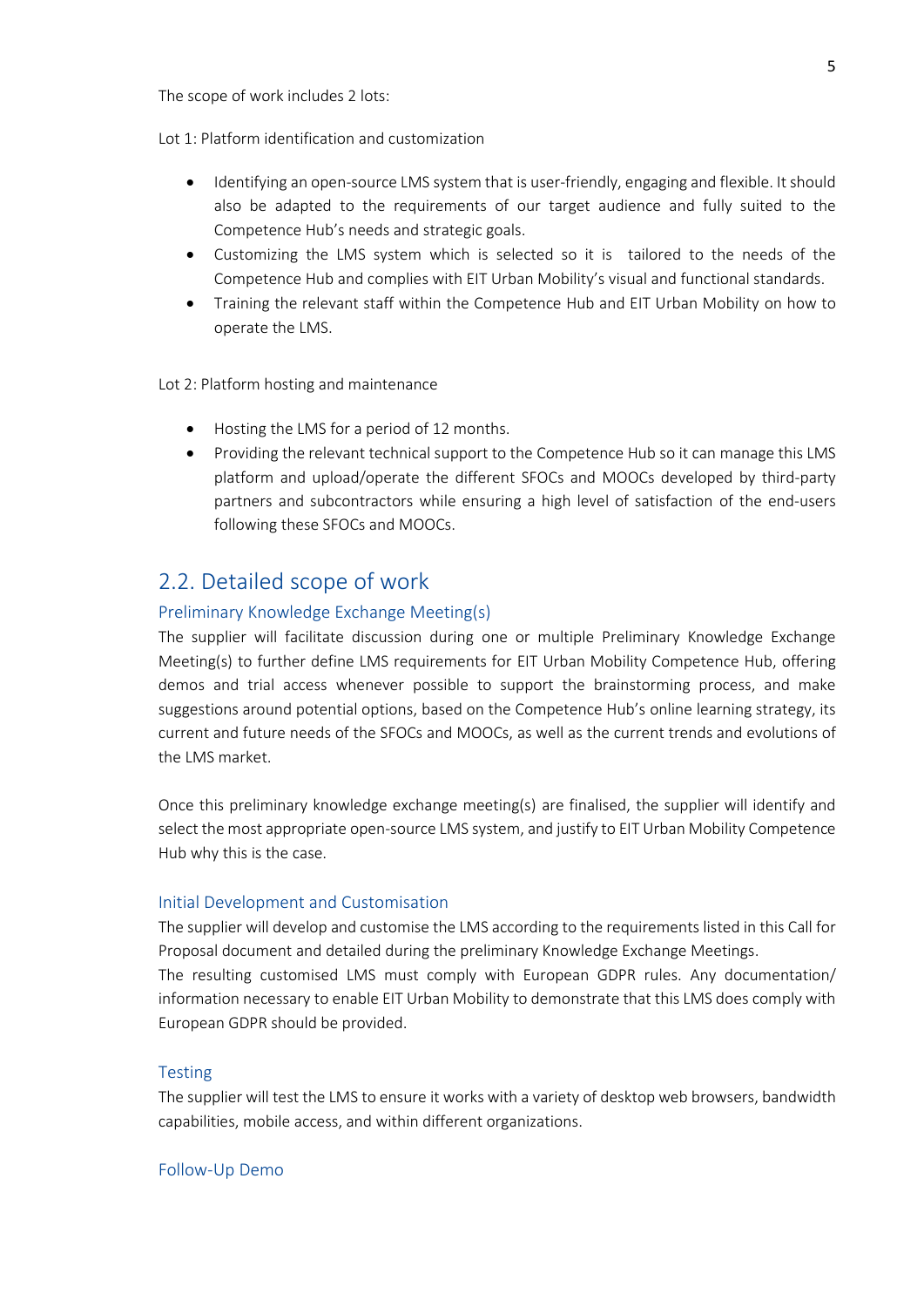The supplier will facilitate a demo of the LMS to the Competence Hub for initial feedback and inform adjustments before the soft launch.

### **Hosting**

Once the LMS is validated by EIT Urban Mobility Competence Hub for Soft Launch, the supplier will run the hosting services.

### Pilot phase: Training and Soft Launch

After incorporating the feedback from EIT Urban Mobility, the supplier will support the Competence Hub in the soft launch of the LMS for 1-4 weeks with a limited number of users. Prior/in parallel to the soft launch, the supplier will organise the necessary training session(s) for all relevant EIT Urban Mobility personnel (with EIT Urban Mobility's Head Office and EIT Urban Mobility Innovation Hubs), on how to operate this LMS: from uploading course content to managing the different courses online and offline, supporting the end-users as well as understanding all the key components and functionalities of this LMS.

During the soft launch, the supplier will support the uploading and publishing of the different online training modules (SFOCs and MOOCs) to be hosted in the LMS platform, by assisting the Competence Hub and its content suppliers in solving any technical difficulties they might face. Similar support will be provided with regards to student registration and the operating of the LMS once the first learners register to the courses.

### Formal Launch

After incorporating the feedback from EIT Urban Mobility, the supplier will operate a formal launch of the system to all users, no more than 4 weeks after completion of the soft launch.

For a period of up to 2 months after the formal launch, the supplier will support the uploading and publishing of the new online training modules, which shall follow the SCORM standard. Similar support will be provided with regards to student registration and the operating of the LMS if new difficulties are identified.

### <span id="page-5-0"></span>2.3. Deliverables

The supplier will deliver a customised LMS to EIT Urban Mobility, which will include, at a minimum, the following components:

- 1. An instructor-led training (ILT) feature set to facilitate self-service individual enrollment and track course/task attendance;
- 2. Social learning features (i.e. forums/communities, chat groups, discussion boards, and collaborative wikis);
- 3. Assignments (uploaded documents) that allow for feedback to individual learners;
- 4. The ability to launch and track custom eLearning content, including webinars, podcasts and other recorded sessions;
- 5. Sharable Content Object Reference Model (SCORM) compliance and HTML compatibility;
- 6. The ability to track individual learner training activities;
- 7. A reporting, interface with the ability to view and export reports in differing formats;
- 8. Import of course content, user information or other data from other existing systems and standards;
- 9. Any "traditional" LMS functionality included (e.g., course creation, test creation, notification and reminders on program requirements, user completion, etc.);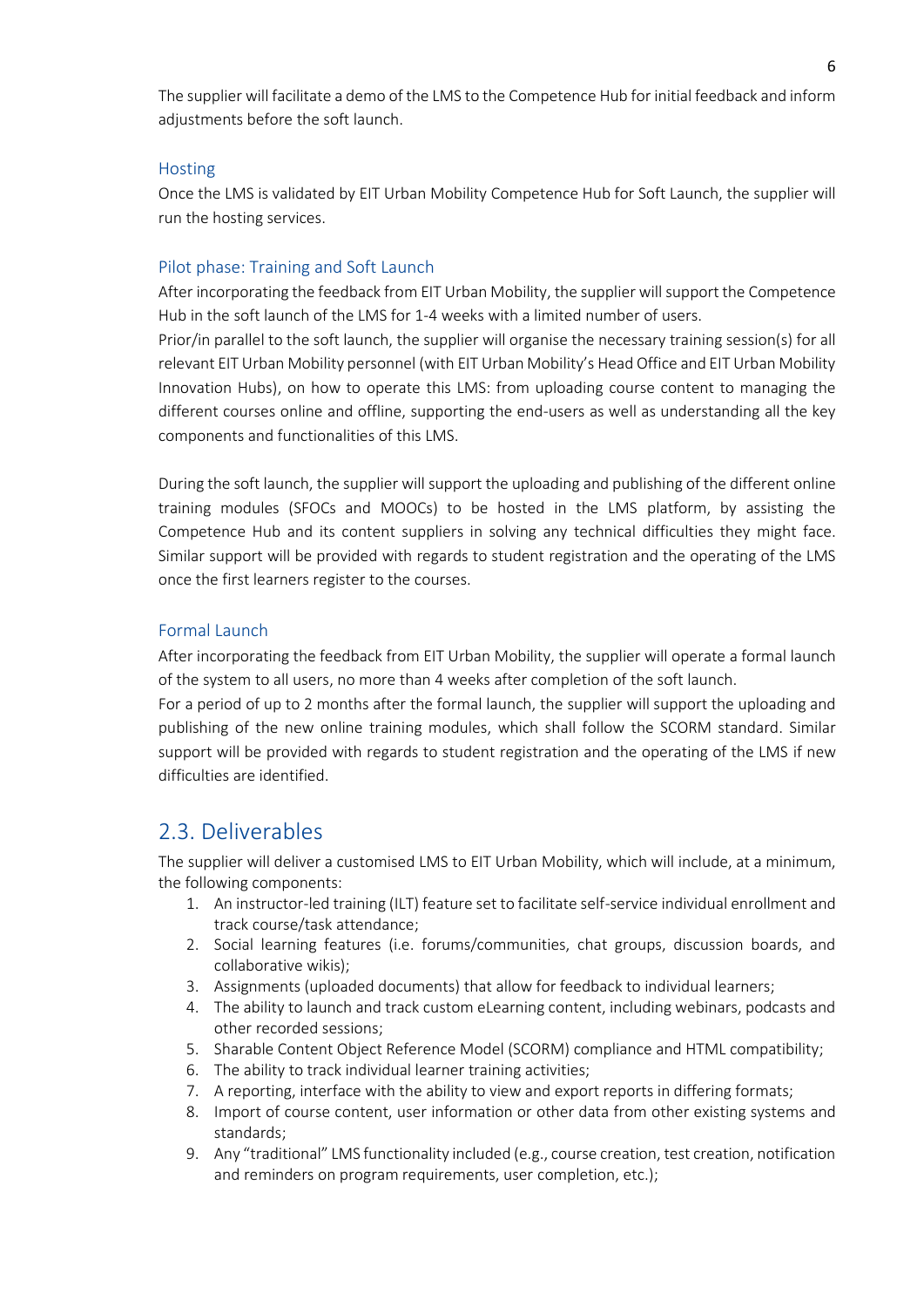- 10. Course evaluation and survey tools;
- 11. Communication between: facilitators-learners, learner-learner, administrators-leaners, and administrators-facilitators, via the LMS;
- 12. Asynchronous Learning support tools (technical and instructional);
- 13. Multi-language feature, that allows for scalability. All content will be published in English as the priority, and potentially moving forward to other European languages;
- 14. Ability to have ports for external as well as internal users.
- 15. Possible integration with other platforms, such as SurveyMonkey, online payment systems, and others – an API must be integrated.

The LMS will have a minimum of 5 concurrent licenses for EIT Urban Mobility personnel who are given the authority to administer the platform as well as the different courses, sessions and participants. This personnel will have admin/super admin access. Additional profiles/accesses may be required. If so, they will be defined during the Preliminary Knowledge Meetings. The LMS should accommodate an infinite number of users.

As explained above, the supplier will also deliver the selection, customisation, training, implementation, post-live training, support, and documentation of the LMS. Associated outputs include:

- 1. Documented upgrade and enhancement plans, maintenance policies and incremental cost increases (if any) during the contract term.
- 2. The disaster recovery plan, to include backup policies and procedures and estimated rapid recovery time due to system failures.
- 3. Security plan and processes to prevent security breaches such as hacking and protect the system against unauthorized use

### <span id="page-6-0"></span>2.4. Start date & period of implementation

The intended start date is, at the latest, 15 November 2020 and the launch date of the platform is, at the latest 30 November 2020.

The Platform hosting and maintenance contract will start at the latest on 30 November 2020 and will last for 12 months. EIT Urban Mobility retains the right to conclude a contract for 12 additional months using the negotiated procedure without notice with the winner of the present procedure in case the budget is known for 2022. Please note that concluding the contract for 12 additional months is only an option and EIT UM is not obliged in any way.

## <span id="page-6-1"></span>3. Proposal Process

### <span id="page-6-2"></span>3.1. Submission of proposal

As this resquest of proposal is an open call, proposals are requested to be emailed in written form, in English to the following address until the deadline 23<sup>rd</sup> October 2020, 16:00 Central European Time, to:

Contact name: for the attention of Mr Gautam Rao, Head of Competence Hub. E-mail: [procurement@eiturbanmobility.eu](mailto:procurement@eiturbanmobility.eu)

The proposal shall contain: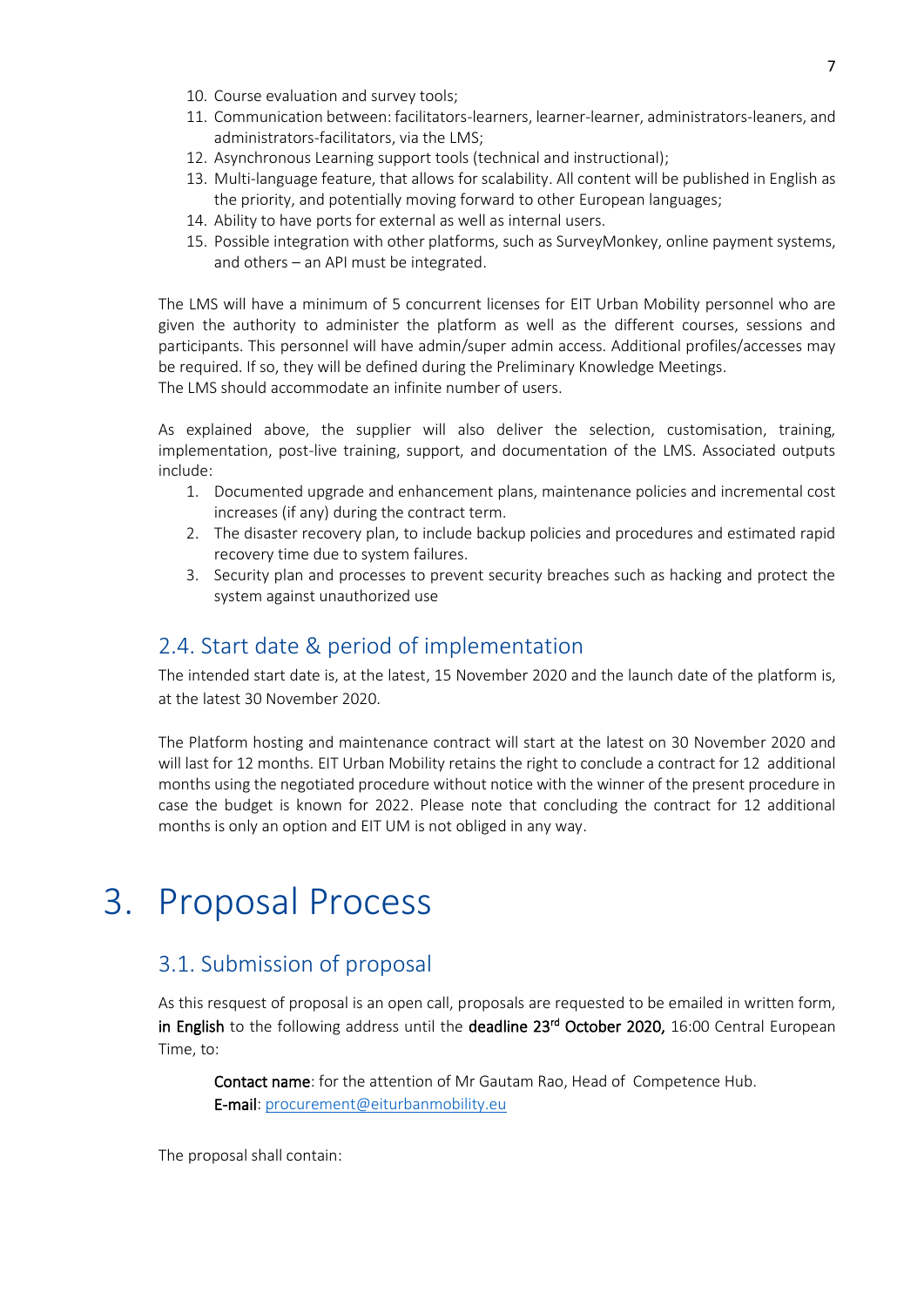- a. The technical response to the services/support requested (see Section 2: "General objectives and scope of work and deliverables")
- b. The financial offer (the price for the services.) The financial offer must be presented in EUR. Prices must be indicated as net amount + VAT.

The email including the proposal from the bidders should be sent and delivered of 23<sup>rd</sup> of October 2020, 16:00 Central European Time.

Proposals received after the deadline shall be rejected without any evaluation.

### Proposals must be submitted in PDF format.

Responses should be concise and clear. The tenderer's proposal will be incorporated into any contract that results from this procedure. Tenderers are, therefore, cautioned not to make claims or statements that they are not prepared to commit to contractually. Subsequent modifications and counterproposals, if applicable, shall also become an integral part of any resulting contract.

The tenderer represents that the individual submitting the natural or legal entity's proposal is duly authorized to bind its entity to the proposal as submitted. The tenderer also affirms that it has read the request for proposals and has the experience, skills and resources to perform, according to conditions outlined in this proposal and the tenderer's proposal.

### <span id="page-7-0"></span>Timeline

| Publishing the request for proposal invitation on EIT Urban | 16/10/2020 |
|-------------------------------------------------------------|------------|
| Mobility's website                                          |            |
| Deadline for submitting proposals                           | 23/10/20   |
| Intended date of notification of award                      | 30/10/20   |
| Intended date of contract signature and start date of       | 15/11/20   |
| implementation                                              |            |

### Financial Proposals

For lot 1, the price proposal should be in the format of a fixed total price which covers all the services provided.

For lot 2, the price proposals should be in the following formats:

- Monthly rate for the hosting service.
- Hourly rate for the support service.

### <span id="page-7-1"></span>3.2. Evaluation of proposals

The EIT Urban Mobility will award the contract to the tenderer who submitted the most economically advantageous and quality regular tender, based on the following criteria (including the weighting assigned to them). Proposals will be assessed based on the following criteria:

a) The amount of fees (time and material): 40 points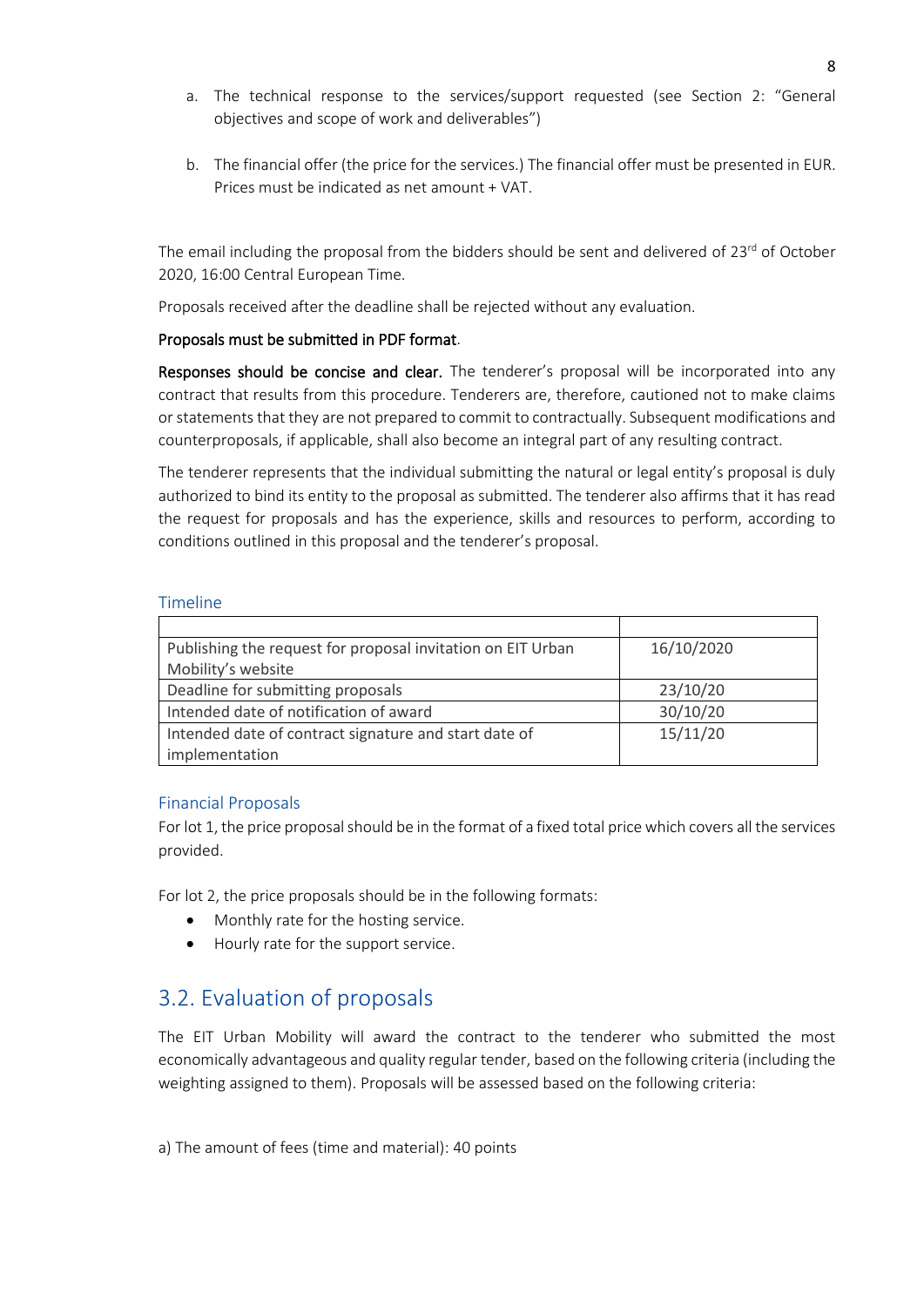Tenderers will be required to submit service cost excluding VAT covering all kind of services described in Section 2. of this RfP. The amount of TVAC will also be mentioned.

The cheapest offer will be credited with the maximum points for this criterion. The other offers will be credited with a number of points determined according to the formula below:

| $C = (Pmin * 40) / P$                            |  |
|--------------------------------------------------|--|
| $C = Grade$                                      |  |
| $Pmin = cheapest offer$                          |  |
| $P = bid$ from the bidder whose bid is evaluated |  |

### b) Quality check: 60 points

Tenderers will attach to their tender an explanatory note on the services comprising the following elements which will be evaluated by the contracting authority as follows:

| EXPERIENCE                                                                                                                                                                                                                                                                                                                                             | 20 points |
|--------------------------------------------------------------------------------------------------------------------------------------------------------------------------------------------------------------------------------------------------------------------------------------------------------------------------------------------------------|-----------|
| Description of former experience with working on a similar project (see 2.1 to<br>2.3 above). Experience designing, launching, and managing a Learning<br>Management Service. EIT Urban Mobility will rank the bids based on the<br>received information based on the level of detail, harmony with Section 2 and<br>based on international practices. |           |
| Learning Management Service development and management experience:<br>Minimum experience 5 years - 2 points, 10 years of experience - 5 points                                                                                                                                                                                                         |           |
| Public sector customer experience: Minimum experience 3 years - 2 points, 6<br>years of experience - 5 points                                                                                                                                                                                                                                          |           |
| Experience with leading e-learning platforms. Minimum experience with 2<br>leading e-learning platforms – 2 points, with 3 leading e-learning platforms - 5<br>points                                                                                                                                                                                  |           |
| Experience in developing online training related to Urban Mobility,<br>Transportation or Smart City $-5$ points                                                                                                                                                                                                                                        |           |
| Experience in working with other EITs as a partner or subcontractor $-5$ points                                                                                                                                                                                                                                                                        |           |

| <b>QUALITY</b> |                                                                                                                                                                                                                          | 40 points |
|----------------|--------------------------------------------------------------------------------------------------------------------------------------------------------------------------------------------------------------------------|-----------|
|                | Quality of the technical offer and organization of service (as described in<br>Section 2.2 and 2.3) should include, but is not limited to:                                                                               |           |
| a.             | Description of how you plan to organize the LMS platform and features<br>to meet set requirements and process                                                                                                            |           |
| packages).     | b. Overview of the core tasks/service packages and timeframe needed to<br>fulfil the contract, the resourced planned to be utilized for each core<br>tasks/service packages (number of hours to fulfil the tasks/service |           |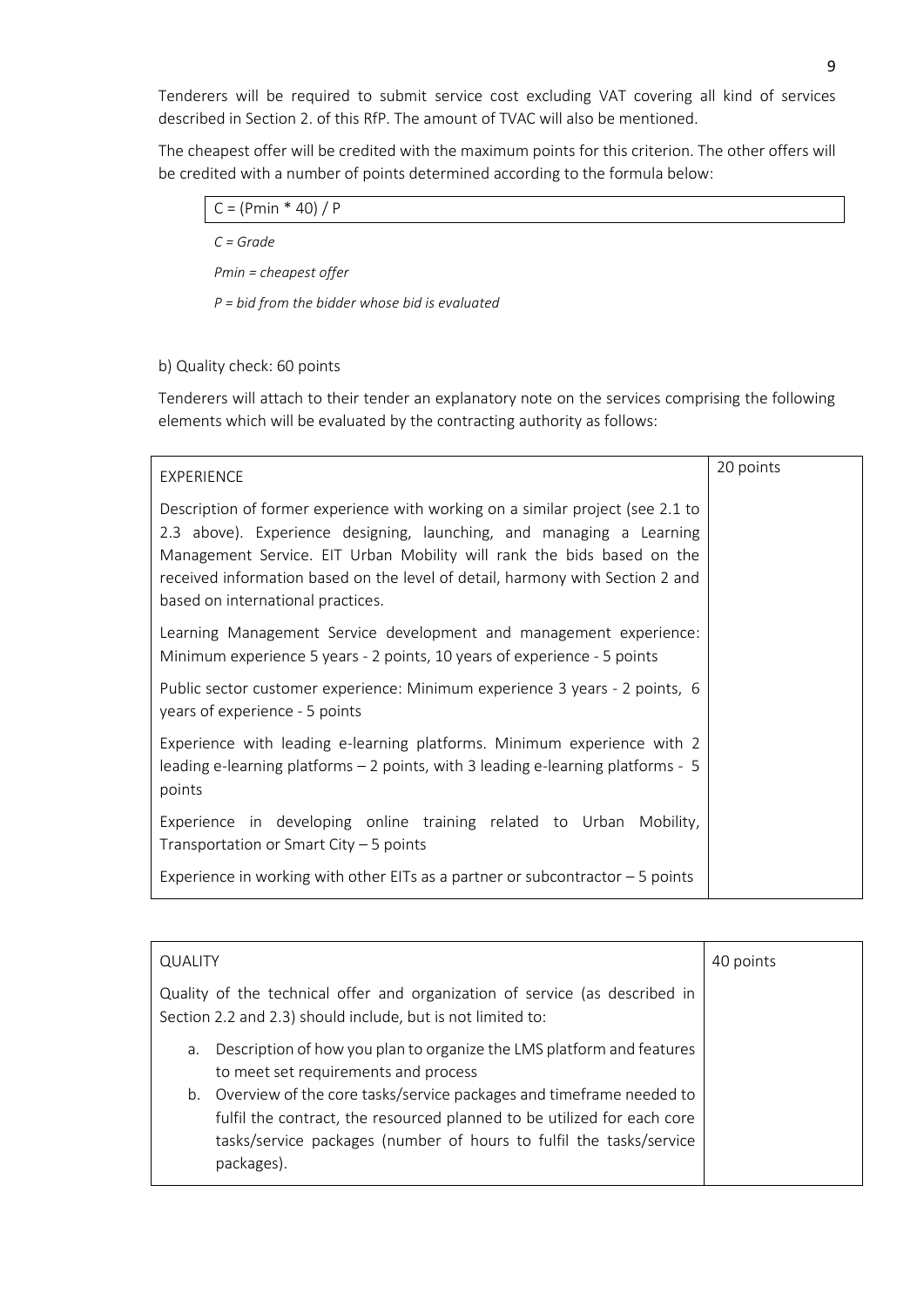| EIT Urban Mobility will rank the bids based on the received information based |  |
|-------------------------------------------------------------------------------|--|
| on the level of detail, harmony with Section 2 and based on international     |  |
| practices.                                                                    |  |
| The highest-ranking will receive 40 points, 2nd 25, 3rd 10                    |  |

The outcome of the award procedure will be communicated in writing (via e-mail) to the successful and unsuccessful tenderers.

### 3.3 Additional information before the deadline for submitting proposals

The instructions to tenderers should be clear enough to avoid tenderers having to request additional information during the procedure. In case the tenderers need additional information, please address it to the address below.

Mr Gautam Rao, Head of the EIT Urban Mobility Competence Hub

email: *[gautam.rao@eiturbanmobility.eu](mailto:gautam.rao@eiturbanmobility.eu)*

The EIT Urban Mobility has no obligation to provide clarification of the decision. Any questions and requests for additional information must be sent by e-mail and will be treated in the same way. Bidders are advised to avoid including in their questions any information that may contain trade secrets or other confidential information for reasons of equality between bidders since those questions and answers will be provided to all bidders. However, if it is necessary to communicate such confidential information, tenderers will be required to highlight the relevant parts of their questions with appropriate marking. The contracting authority will then provide the question and answer to all tenderers, taking care not to reveal the information concerned.

### <span id="page-9-0"></span>3.4 Clarification related proposals

After submission of the proposals, they shall be checked if they satisfy all the formal requirements set out in the proposal dossier. Where information or documentation submitted by the tenderers is or appears to be incomplete or erroneous or where specific documents are missing, the EIT Urban Mobility may request the tenderer concerned to submit, supplement, clarify or complete the relevant information or documentation within an appropriate time limit

### <span id="page-9-1"></span>3.5 Negotiation about the submitted proposal (optional)

After checking the administrative compliance of the tenderers, EIT Urban Mobility can negotiate the contract terms with the tenderers. In this negotiation, EIT Urban Mobility will ask all tenderers to adjust the proposal or specific sections of the proposal within an appropriate time limit.

### <span id="page-9-2"></span>3.6 Signature of contract

The successful and unsuccessful tenderers will be informed about the result of the award procedure. *For the contract, the template in Annex 1 shall apply.*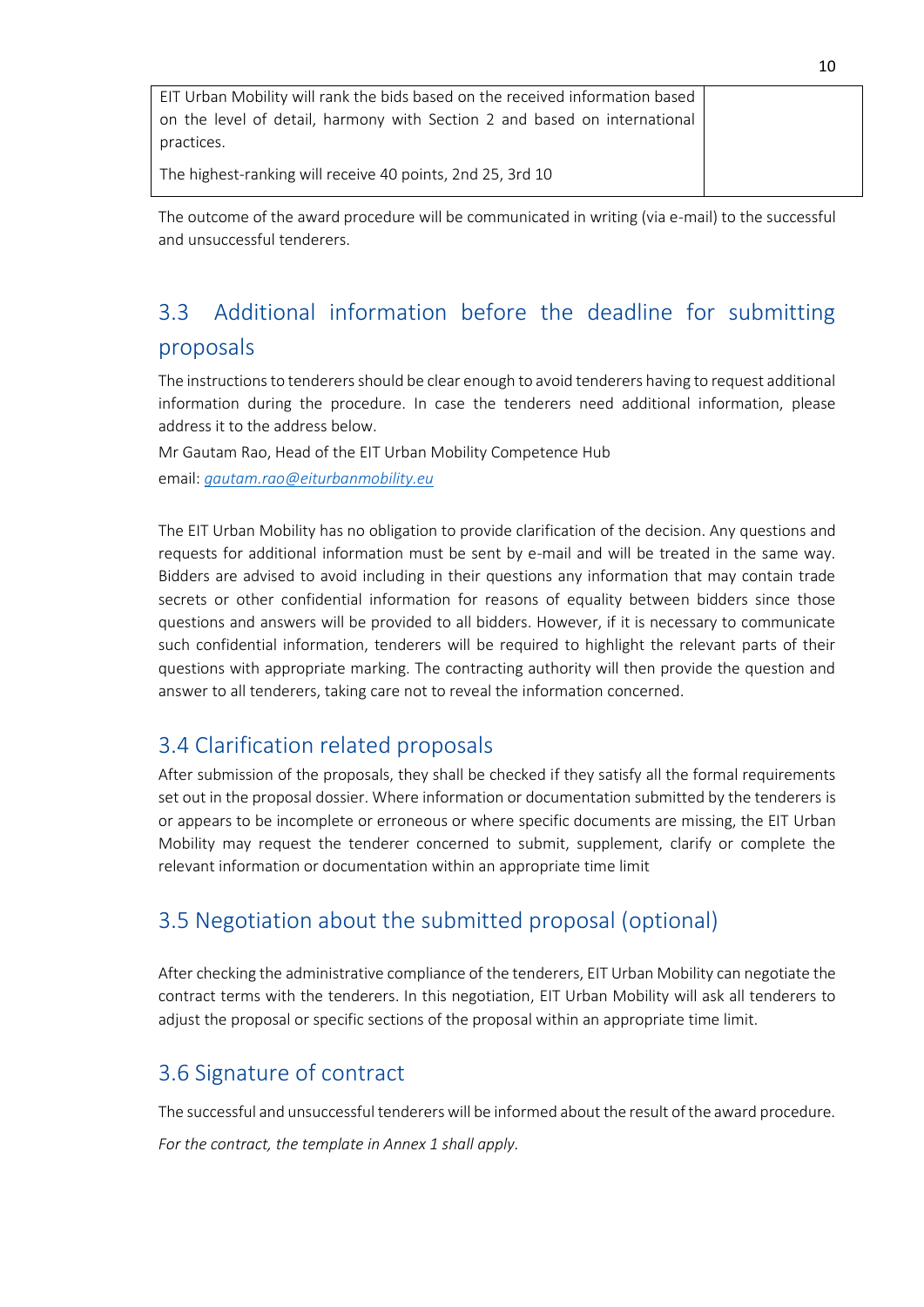Within 2 days of receipt of the contract from EIT Urban Mobility, the selected tenderer shall sign and date the contract and return it to EIT Urban Mobility. In case the winning tenderer is unable to sign the contract within the described period, the EIT UM may decide to contract the second best.

### <span id="page-10-0"></span>3.7 Cancellation of the proposal procedure

In the event of cancellation of the proposal procedure, EIT Urban Mobility will notify tenderers of the cancellation. In no event shall EIT Urban Mobility be liable for any damages whatsoever including, without limitation, damages for loss of profits, in any way connected with the cancellation of a proposal procedure, even if EIT Urban Mobility has been advised of the possibility of damages.

### <span id="page-10-1"></span>3.8 Appeals/complaints

Tenderers believing that they have been harmed by an error or irregularity during the award process may file a complaint. Appeals should be addressed to EIT Urban Mobility. The tenderers have 3 days to file their complaints from the receipt of the letter of notification of award.

### <span id="page-10-2"></span>3.9 Ethics clauses / Corruptive practices

The EIT Urban Mobility reserves the right to suspend or cancel the procedure, where the award procedure proves to have been subject to substantial errors, irregularities or fraud. If substantial errors, irregularities or fraud are discovered after the award of the Contract, the EIT Urban Mobility may refrain from concluding the Contract.

The supplier shall take all measures to prevent any situation where the impartial and objective implementation of the contract is compromised for reasons involving economic interest, political or national affinity, family or emotional ties or any other shared interest ('conflict of interests'). He should inform the EIT Urban Mobility immediately if there is any change in the above circumstances at any stage during the implementation of the tasks.

### <span id="page-10-3"></span>3.10 Safeguarding of EU's financial interest

The potential or actual supplier should accept that during the implementation of the contract and for four years after the completion of the contract, EIT Urban Mobility has the right for safeguarding the EU's financial interests, the proposal and the contract of the supplier may be transferred to internal audit services, EIT, to the European Court of Auditors, to the Financial Irregularities Panel or the European Anti-Fraud Office.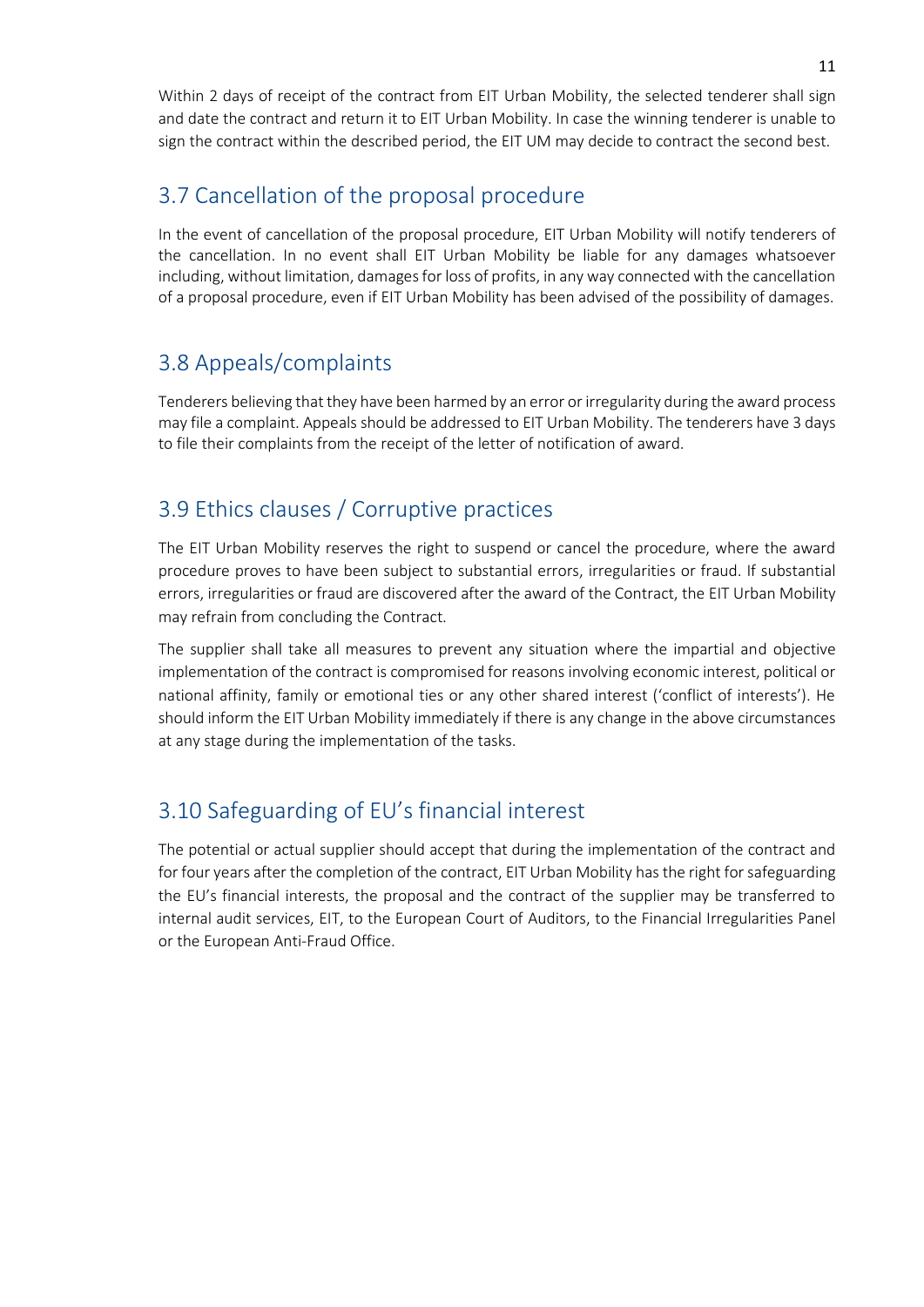## <span id="page-11-0"></span>4. Annexes

Annex 1: Contract Template / Terms and Conditions

### **SERVICE AGREEMENT**

### **This Service Agreement ("Agreement") is hereby made by and between:**

**EIT Urban mobility /UM/ [EIT Urban Mobility s.l]**, a private limited company, having its registered office and place of business at [Pere IV, 362. 09019, Barcelona. Spain], with company registration number [Temporary registration number: 118237] and VAT number [B67513630], legally represented herein by [name of representative], acting as [position of the representative]; hereinafter referred to as: the '**Contracting Party**';

and

**[Company name]**, a private limited company, having its registered office and place of business at [Company's address], with company registration number [Company's registration number] and VAT number [Company's VAT number], legally represented herein by [name of representative], acting as [position of the representative]; hereinafter referred to as: the '**Supplier**';

Hereinafter jointly referred to as: the 'Parties' or individually as a "Party";

#### **WHEREAS:**

*EIT UM is an association whose funds are used to promote innovation, entrepreneurship and education in the field of urban mobility;*

EIT UM has launched a procurement procedure for the performance of certain Services described in Annex 1 to this Agreement, via a tender referred to in Annex 1 ("**EIT UM Tender**") and Supplier has been selected as Service Provider for EIT UM for such Services, based on Supplier's Offer as referred to in Annex 1.

Supplier has knowledge and experience in performing the aforementioned Services described in Annex 1, on the basis of a temporary engagement (hereinafter: the '**Services**');

Supplier is willing and able to provide the Services to EIT UM, as further provided for in this Agreement;

#### **NOW, THEREFORE, THE PARTIES HAVE AGREED AS FOLLOWS:**

#### **Structure of the Agreement and precedence**

This Agreement consists of the body of this Agreement and Annex 1 attached to this Agreement.

The body contains standard general provisions applicable to all Services purchased by EIT UM from Supplier under this Agreement.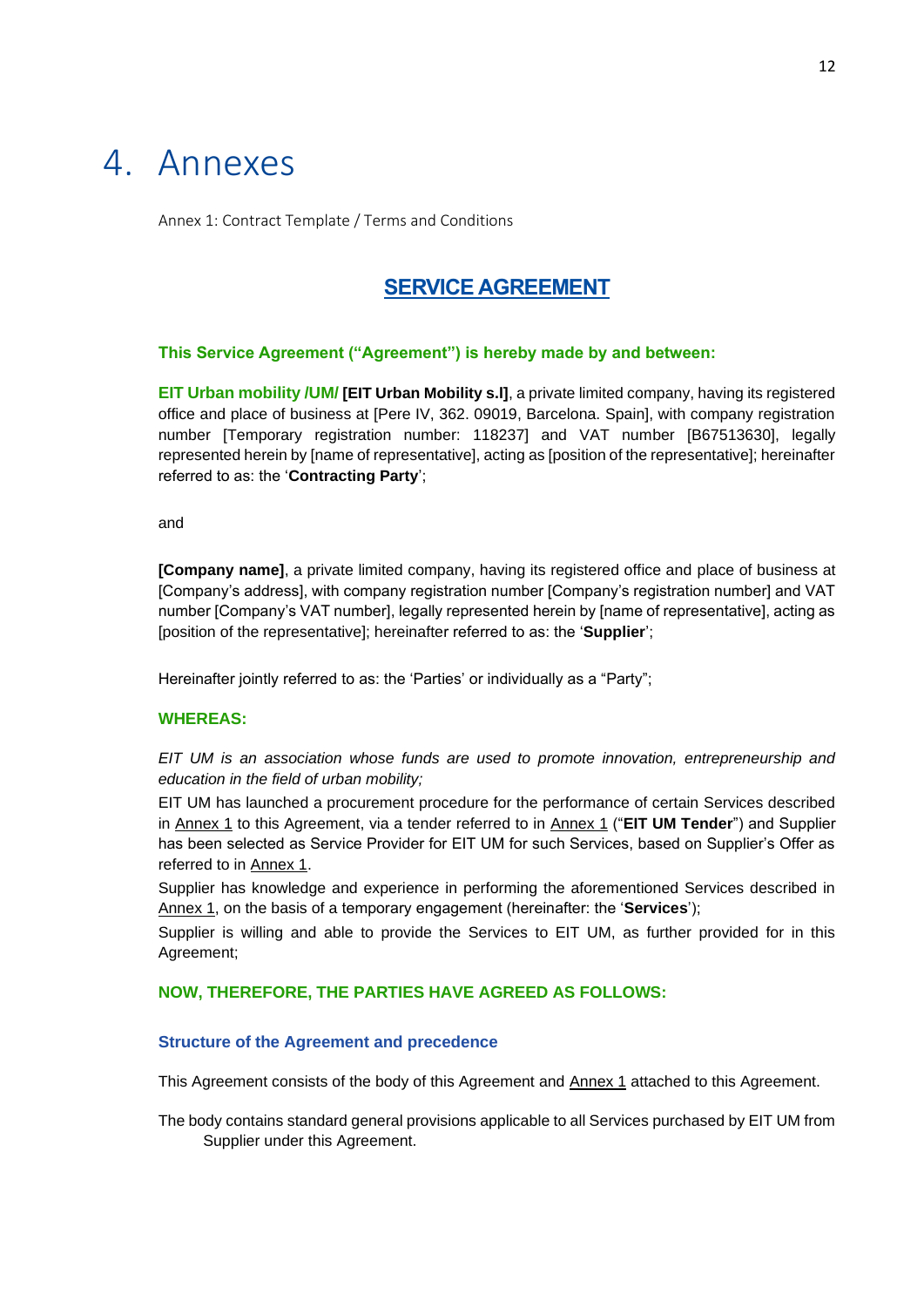- Annex 1 contains the description of the Services and the time schedule for the delivery of such Services (extracted from Supplier's Offer), as well as additional specific conditions and details adapted to the type of Services purchased by EIT UM from Supplier under this Agreement.
- Both the body and Annex 1, as well as the EIT UM Tender (as referred to in Annex 1) form the Agreement.
- In case of discrepancy between the description of Services and time schedule in the EIT UM Tender and the description of Services and time schedule in Annex 1, the EIT UM Tender shall prevail. In case of discrepancy between a provision in the body and a provision in Annex 1, the provision in the body shall prevail unless the deviating provision in Annex 1 states expressly that it is specifically agreed by both Parties as being in deviation of a specific provision of the body and refers clearly to the provision of the body concerned.

#### **Ordering of Services, non-applicability of Supplier's (standard) terms and conditions**

- Supplier does not commit to provide the Services exclusively to EIT UM, unless and to the extent provided in Annex 1 for certain specific types of Services.
- The contractual relationship between EIT UM and Supplier shall solely be governed by the terms and conditions of this Agreement. EIT UM is therefore not bound by and expressly rejects Supplier's general conditions of services and any additional or different terms or provisions that may appear on any proposal, quotation, price list, acknowledgment, invoice, packing slip or the like used by Supplier.

### **Performance of the Services, organization, quality, timely delivery, subcontracting, reporting of progress, acceptance, changes**

- With due observance of the other provisions of the Agreement, Supplier shall perform the Services specified under Annex 1 for EIT UM under this Agreement, within the time schedule specified under Annex 1.
- Supplier agrees to perform the Services by exercising due skill, speed and care, at a level generally required of well-reputed Suppliers in the same field as the one covered by this Agreement and shall make every effort to the best of Supplier's abilities to serve the interests of EIT UM as much as possible.
- Supplier is free to organise the way it provides the Services and the timing thereof autonomously and at its own discretion without supervision or authority of EIT UM, (i) provided the Services are performed accurately and diligently and in accordance with the requirements of this Agreement, including the timely delivery of the Services as specified under Annex 1, and (ii) subject to specific requirements as may be stated in Annex 1 regarding the way the Services shall be provided. Supplier may conduct its business activities from its own premises but may be requested to operate from EIT UM's premises whenever it is necessary for the performance of the Services. Supplier shall arrange their own travel, should they need to travel in order to performe the Services. When performing the Services, Service Provider shall use its own tools and materials, work forces. Supplier shall be fully responsible for the proper execution of this Agreement in all respects.
- Supplier shall use personnel who possess the qualifications and experience necessary for the performance of the Services. Additional requirements relating to personnel may be provided in Annex 1, as the case may be.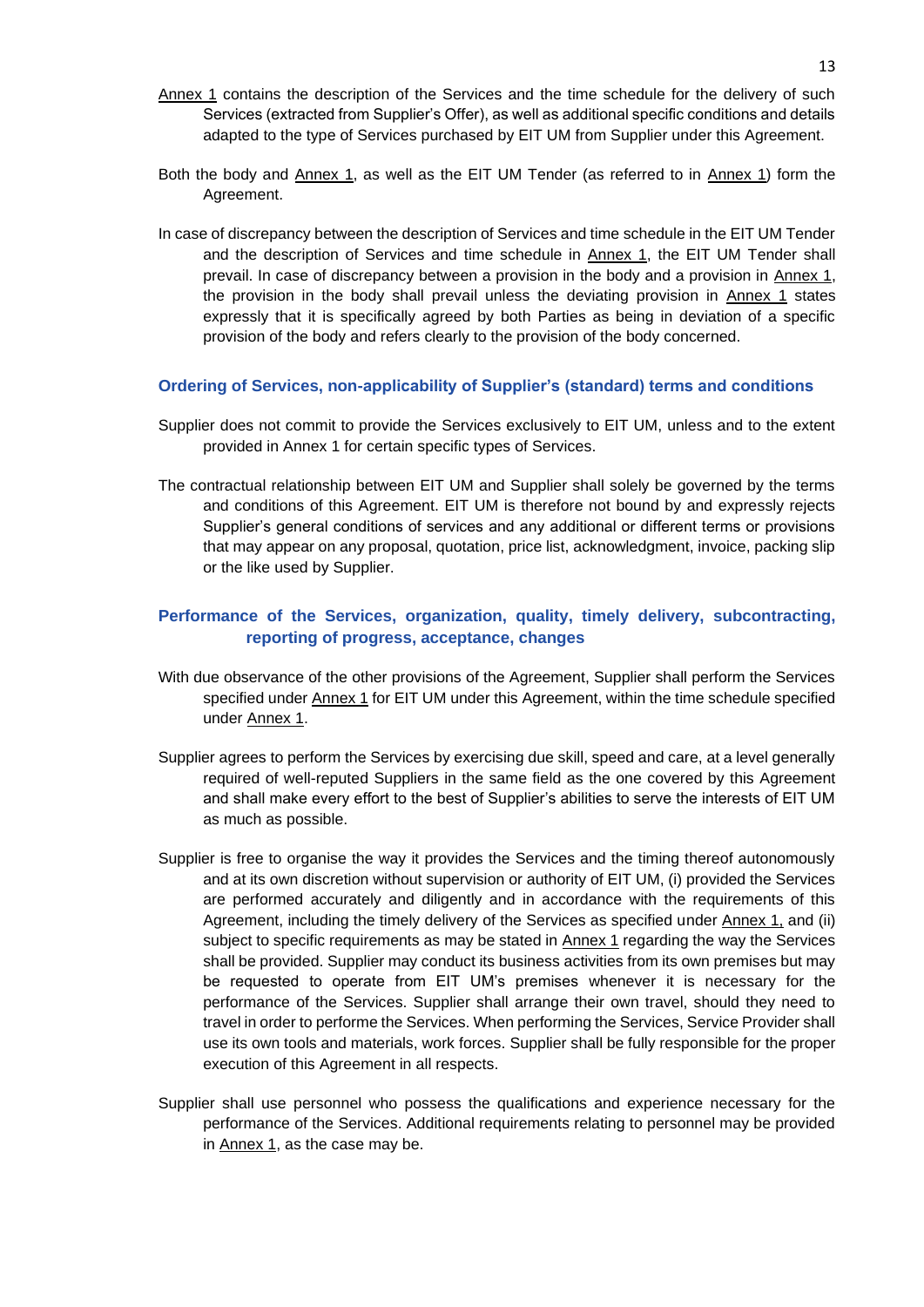- Unless otherwise specifically provided under Annex 1, Supplier may subcontract part of the provision of the Services to subcontractors, provided such subcontractors are contractually bound by similar obligations as under this Agreement, and provided Supplier has disclosed the elements of the Agreement to be subcontracted and the identity of the relevant subcontractor to the subcontracting. Supplier remains at all times responsible for the work performed by its subcontractors and for the acts, defaults and negligence of such subcontractors, and no subcontract shall create any contractual relationship between any subcontractor and EIT UM. Additional requirements relating to subcontracting may be provided in Annex 1, as the case may be.
- In order for EIT UM and Supplier to monitor the proper performance of the Services throughout the Term of the Agreement, Supplier shall report to EIT UM progress of the performance of the Services, in writing, at intervals and under conditions specified under Annex 1. Supplier shall provide EIT UM with time sheets describing the tasks performed by Supplier and the time spent on each task, pursuant to the regularity provided under Annex 1 and pursuant to the time sheet template provided by EIT UM separately.
- If, for whatever reason, Supplier is not able to perform the agreed Services, or is not able to meet the deadlines agreed in Annex 1, Supplier shall notify EIT UM hereof promptly in writing, and shall take any reasonable measure to mitigate the consequences of such situation, in agreement with EIT UM.
- Services delivered are subject to the acceptance of EIT UM. EIT UM shall issue a Performance certificate after completion of Services. Should EIT UM fail to reject part or all of the Services provided within 15 (or other deadline set forth in Annex 1) calendar days as from such delivery, on the grounds of a lack of quality or compliance, or because of late delivery, Services shall be considered as accepted. Should EIT UM reject a Service (within the above deadline) because of lack of quality or compliance, and such failure is capable of remedy, Supplier shall re-perform the rejected (part of the) Service promptly (but no later than 5 days in absence of any further instructions) at no additional charge for EIT UM. Should such failure be not capable of remedy (given the type of Service and/or the extent of the failure) or should the delivery have occurred after an essential delivery deadline which renders the Service irrelevant or useless, the Services at stake shall be considered as rescinded, and EIT UM is not obliged to provide any compensation to Supplier for such Services.
- Modifications to the Services and/or other provisions of this Agreement may only be agreed by the Parties as per the EIT UM procurement rules, i.e. if:
	- (a) mutually agreed in writing, and
	- (b) the need for modification has been brought about by circumstances which a diligent contracting entity could not foresee; and
	- (c) the modification does not alter the overall nature of the contract; and
	- (d) any increase in price is not higher than 25 % of the original value of the Agreement. In addition, if several successive increases in price would be agreed, the total cumulating of such successive increases shall not exceed 25% of the original value of the Agreement; and
	- (e) modifications above 10% of the original value of the Agreement should only amend specific conditions of the Agreement and be made by way of an amendment to this Agreement signed by both Parties.

The Parties designate the following contact persons for communication with respect to this Contract:

| For EIT UM: | <b>For Service Provider:</b> |
|-------------|------------------------------|
| Name:       | Name:                        |
| Phone:      | Phone:                       |
| E-mail:     | E-mail:                      |
|             |                              |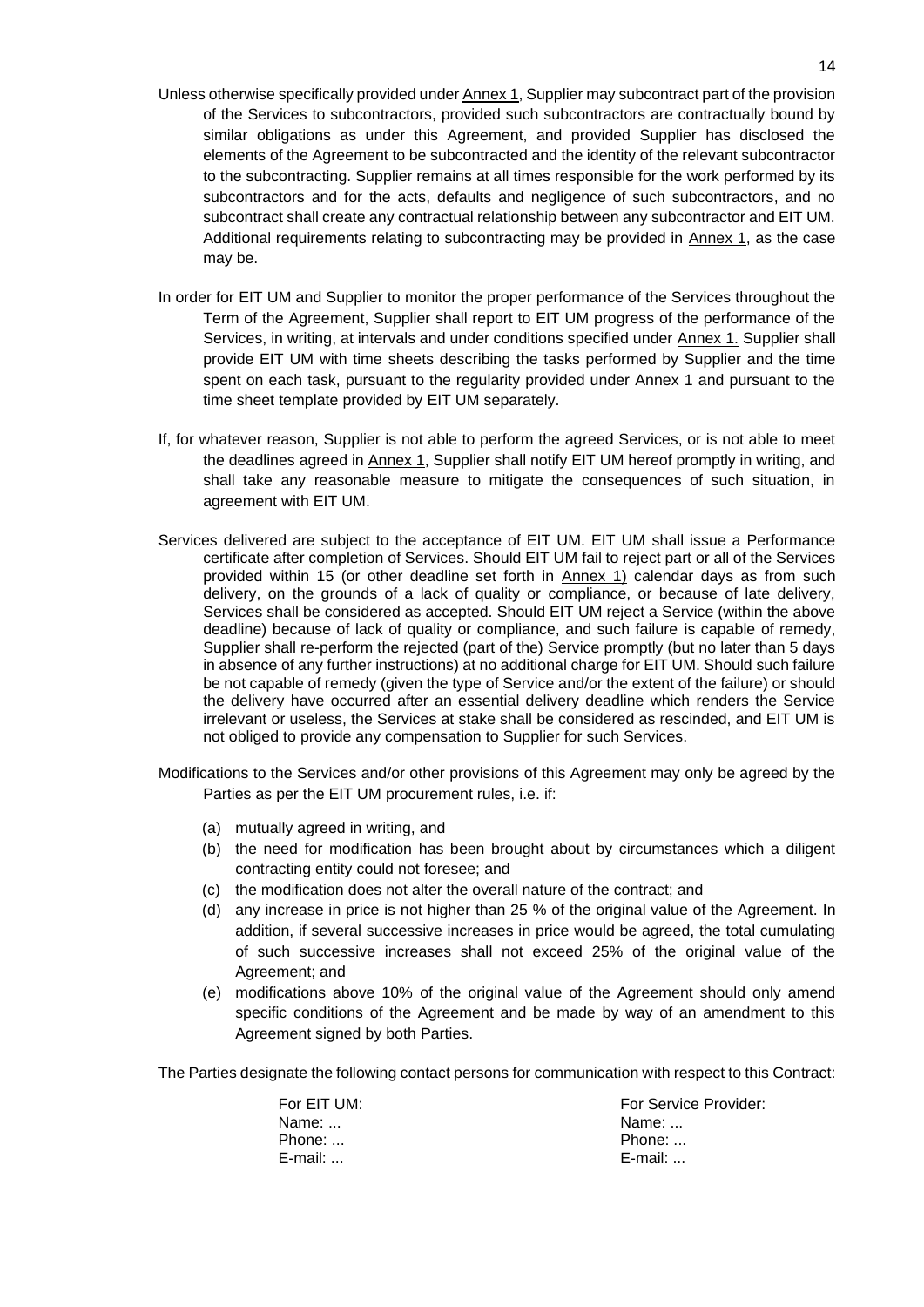#### **Compensation, invoicing and payment, expenses**

- Supplier is entitled to charge, in respect of Supplier's Services as described under Annex 1, the compensation specified in Annex 1 per Service.
- Supplier may only charge the amounts under Section 4.1. corresponding to the delivered Services, after acceptance of such Services by EIT UM.
- Further, Supplier may only charge the amounts under 4.1. subject to (i) EIT UM having received a correct invoice bearing the essential elements below, (ii) all relevant Progress Reports relating to the delivered Services so invoiced having been properly delivered to EIT UM in a timely manner and accepted by EIT UM in writing (as the case may be).

An invoice shall be considered as correct when containing the following essential elements:

- (a) the name and address of Supplier
- (b) the VAT identification number of Supplier
- (c) the VAT identification number of EIT UM
- (d) the name and address of EIT UM
- (e) the invoice number
- (f) the invoice date
- (g) the date on which the Services were supplied (provided EIT UM S has accepted them pursuant to this Agreement)
- (h) the quantity and type of goods supplied (if applicable)
- (i) the nature and type of Services supplied
- (j) the following data for every VAT tariff or exemption: the price per piece or unit, excluding VAT any reductions that are not included in the price the VAT tariff that has been applied the cost (the price excluding VAT) in case of advance payment: the date of payment, if this is different from the invoice date the amount of VAT
- By deviation to Section 4.2., Supplier may charge the amounts under Section 4.1., at the beginning of each (quarterly, monthly or other) period specified in Annex 1, if such alternative is specifically agreed by EIT UM in Annex 1. In such a case, requirements of Section 4.3. shall apply to each regular invoice.
- The payment term applying to Supplier invoices fulfilling the requirements of this Section 4 is fixed in Annex 1.
- All amounts corresponding to the compensation per Service, as fixed in Annex 1, shall be fixed tariffs, which may not be revised during the Term of this Agreement, unless specifically provided otherwise in Annex 1 (and within the limits of the price revision mechanisms authorised under the procurement procedure).
- Supplier may charge expenses to EIT UM, to the extent Annex 1 provides for such possibility. Expenses shall only be paid if EIT UM has given its written approval prior to Supplier incurring said costs.
- If Supplier fails to fulfil any of its obligations under the Agreement, EIT UM may suspend payment to Supplier, upon notice to Supplier.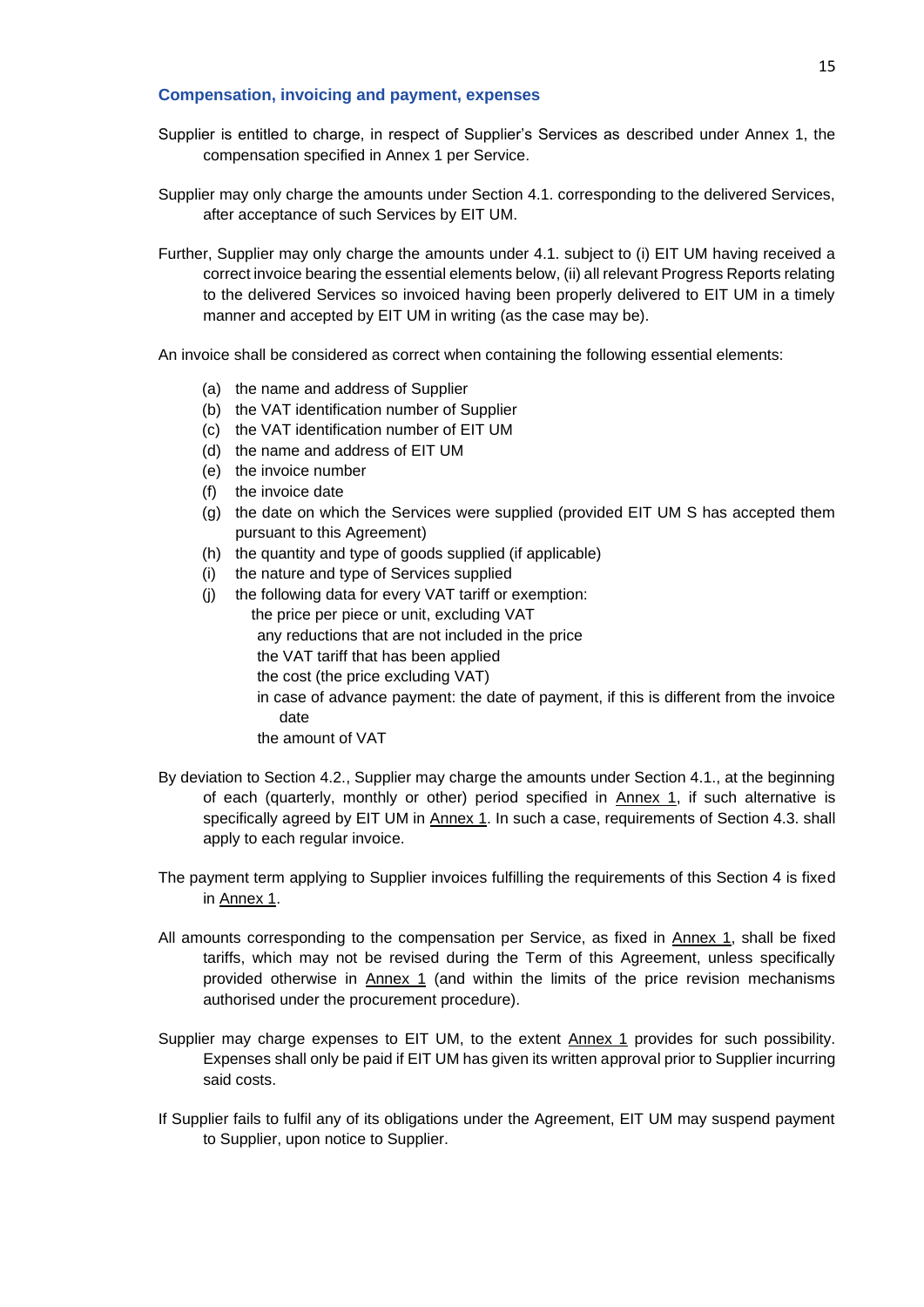Supplier hereby unconditionally accepts that EIT UM has the right to set off any amount that EIT UM owes to Supplier under this Agreement, with any amount Supplier owes to EIT UM under this Agreement or any other agreement.

#### **Taxes, other contributions, no employment agreement and related indemnification**

- All tariffs are gross amounts but exclusive of any value added tax (VAT), sales tax, GST, consumption tax or any other similar tax ("**Taxes**").
- If the Services under this Agreement are subject to any other Taxes, Supplier may charge such Taxes to EIT UM, which taxes shall be paid by EIT UM in addition to the compensation for Supplier. Supplier is responsible for paying any applicable Taxes to the appropriate (tax) authorities.
- In addition to Section 5.1. and 5,2., all social security, fiscal charges or taxation of any kind and contributions of any kind including but not limited to value added, levies, withholdings, unemployment, medical insurance and insurance of any kind, pensions, national insurance contributions and social security benefits, as imposed by any law, accommodation and travel costs, living expenses, or other expenses and charges arising from this Agreement, will be the exclusive responsibility of Supplier, who must pay such taxes, charges, any kind of expenses and contributions directly to the competent authorities or employees (as the case may be) (altogether called "**Contributions**").
- Supplier shall perform the Services hereunder as an independent contractor and not as an agent of EIT UM and nothing contained in the Agreement is intended to create a partnership, joint venture or employment relationship between the Parties irrespective of the extent of economic dependency of Supplier on EIT UM.
- Supplier shall indemnify and keep EIT UM harmless from any claims from any authority for payment of any Contributions, including all interest charged in respect thereof, surcharges and possible administrative fines in connection with the Services performed by Supplier on the basis of the Agreement.

#### **Intellectual property, ownership and licensing, IP infringement indemnification**

- "**Intellectual Property Rights**" or "**IP**" shall mean patents, utility certificates, utility models, (industrial) design rights, copyrights, database rights, trademarks, trade names and trade secrets, including moral rights and any applications, renewals, extensions, combinations, divisions, discontinuations or re-issues of the foregoing.
- Unless expressly specified otherwise in Annex 1, should the performance of the Services entail the delivery of (written) advice, reports or any other materials or results ("**Deliverables**"), the ownership of any Intellectual Property Rights in such Deliverables shall be vested in EIT UM.
- In addition to Section 6.1., any item provided by EIT UM (or by a third party designated by EIT UM on behalf of EIT UM) and used to perform the Services and/or embedded in the delivered Services, shall at all times remain the ownership of EIT UM S. Supplier shall have no right, title or interest in any of these items nor any trademark or trade name from EIT UM.
- By exception to Section 6.1., Intellectual Property Rights owned or controlled by Supplier before the start of the performance of the Services shall remain the ownership of Supplier ("**Background IP**").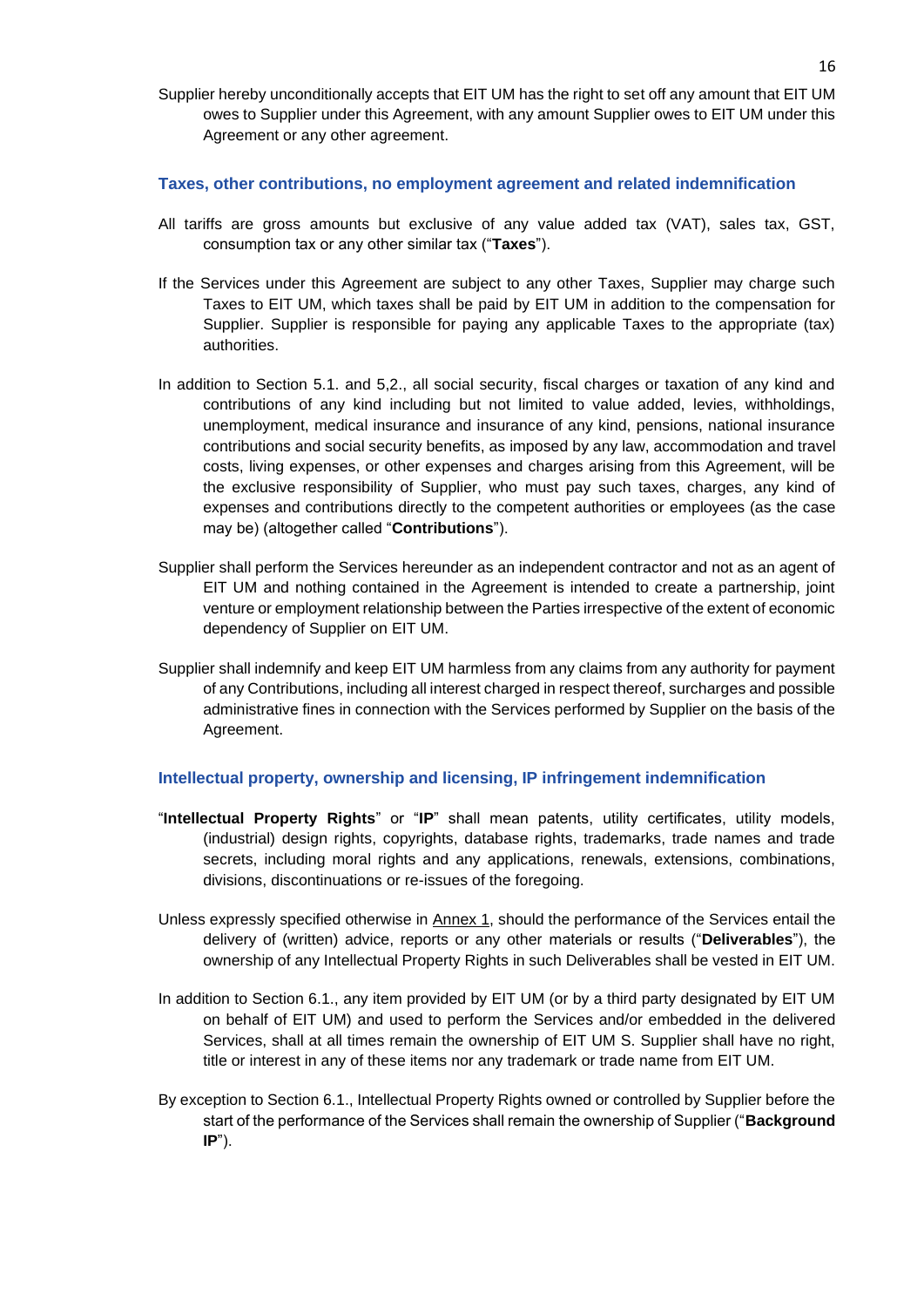- Supplier hereby grant a non-exclusive, royalty-free and fully paid-up, worldwide, irrevocable and perpetual license under its Background IP used for the performance of the Services, to EIT UM, with the right to sublicense, for the use, make, have made, build-in, market, sell, lease, license distribute and/or otherwise dispose of the Services and/or Deliverables.
- Supplier shall not, without EIT UM' prior written consent, publicly make any reference to EIT UM, whether in press releases, advertisements, sales literature or otherwise.
- Unless expressly specified otherwise in Annex 1,
- Supplier shall indemnify and hold harmless EIT UM, its Affiliates, partners, contractors and employees in respect of any and all claims, damages, costs and expenses (including but not limited to loss of profit and reasonable attorneys' fees) in connection with any third party claim that any of the Services alone or in any combination or their use infringes any third party IPRs, or, if so directed by EIT UM, shall defend any such claim at Supplier's own expense. By "Affiliate" is meant any and all companies, firms and legal entities with respect to which now or hereafter EIT UM, directly or indirectly holds 50% or more of the nominal value of the issued share capital or 50% or more of the voting power at general meetings or has the power to appoint a majority of directors or otherwise to direct the activities of such company, firm or legal entity, including but not limitedly through a domination agreement.
- EIT UM shall give Supplier prompt written notice of any such claim, provided, however, any delay in notice shall not relieve Supplier of its obligations hereunder except to the extent it is prejudiced by such delay. Supplier shall provide all assistance in connection with any such claim as EIT UM may reasonably require.
- If any Services alone or in any combination, provided under the Agreement are held to constitute an infringement or if their use is enjoined, Supplier shall, as directed by EIT UM, but at its own expense: either 1) procure for EIT UM or its users the right to continue using the Services alone or in any combination; or 2) replace or modify the Services alone or in any combination with a functional, non- infringing equivalent.
- If Supplier is unable either to procure for EIT UM the right to continue to use the Services alone or in any combination or to replace or modify the Services alone or in any combination in accordance with the above, EIT UM may terminate the Agreement and upon such termination, Supplier shall reimburse to EIT UM the price paid, without prejudice to Supplier's obligation to indemnify EIT UM as set forth herein.

#### **Confidentiality, documents**

- Confidential Information means any and all proprietary and/or confidential data and information, such as but not limited to commercial and/or technical information, that EIT UM, its Affiliates or representatives may disclose directly or indirectly, whether in writing or any other form, to Supplier that is related to the Service, which (a) is marked as "confidential" or "proprietary" or words of similar import when disclosed, and (b) is orally disclosed and is summarized and described as confidential in a writing that is delivered to Supplier within fifteen (15) days of disclosure.
- During the period beginning on the Effective Date and continuing for a period of five (5) years thereafter (the "**Confidentiality Period**"), Supplier agrees not to: (i) use EIT UM' Confidential Information for any purpose other than for the Service; and (ii) disclose EIT UM Confidential Information to any third party, except to its employees and other persons under its supervision that are operating within its organization, including without limitation, its Partners' employees who (A) have a legitimate "need to know" to accomplish the Service, and (B) are obligated to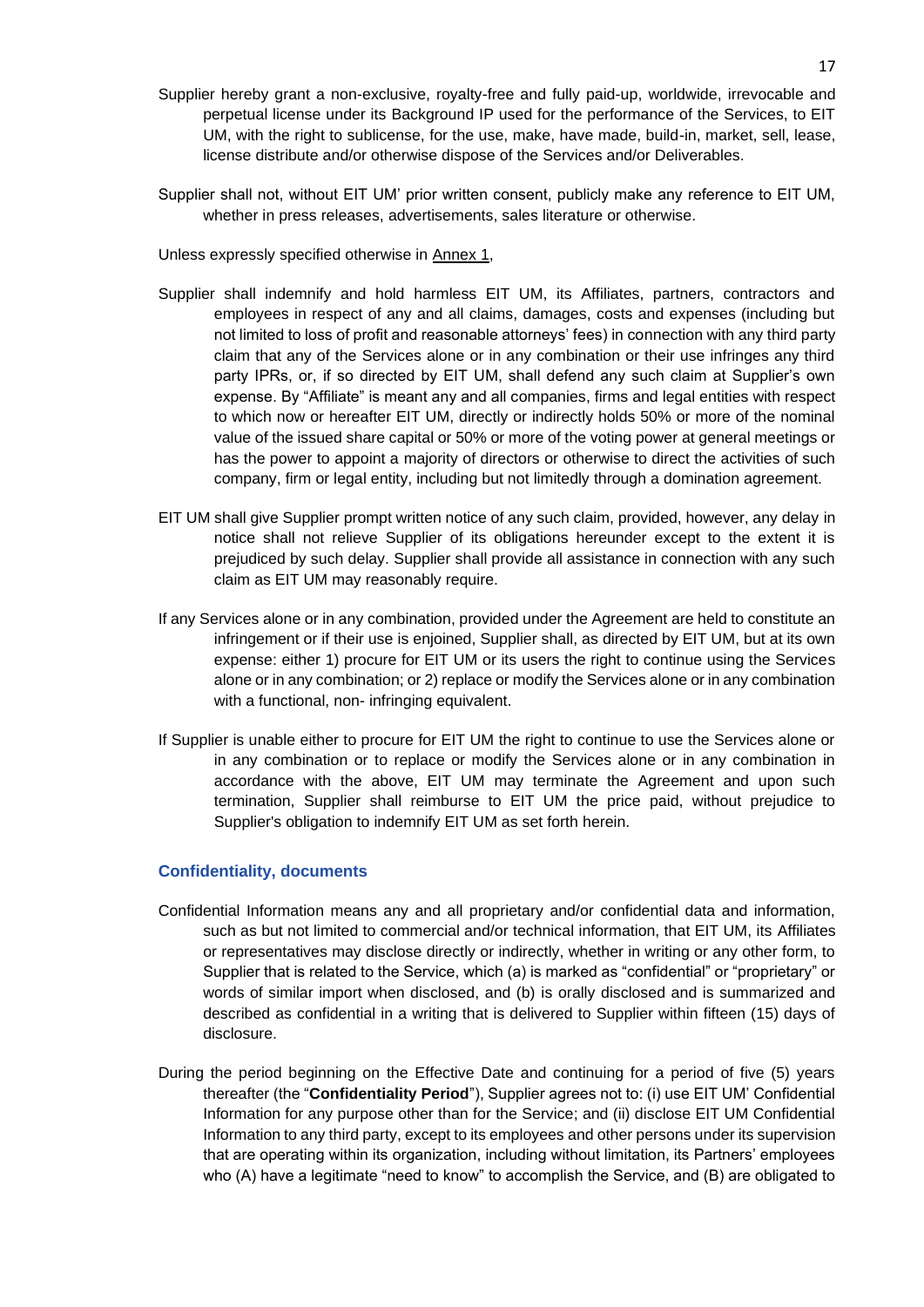protect such Confidential Information pursuant to terms and conditions not less restrictive than those contained in this Agreement. Supplier shall protect EIT UM' Confidential Information as required hereunder using the same degree of care, but no less than a reasonable degree of care, as Supplier uses to protect its own confidential information of a like nature.

- Supplier's obligations above shall not apply to any data or information that it can prove: (a) is lawfully available to EIT UM, prior to the time of receipt from EIT UM as verified by written records; (b) is or becomes publicly available without violation of this Agreement or any other obligation of confidentiality and through no act or omission of Supplier; (c) is lawfully furnished to Supplier by a third party without use or disclosure restrictions; or (d) is developed by Supplier without use of or reference to any of EIT UM' Confidential Information. Furthermore, a disclosure by Supplier that is required pursuant to any judicial or governmental proceeding shall not be considered a breach of this Agreement, provided that Supplier promptly after learning of such action shall notify, to the extent permitted by applicable law, EIT UM thereof to give Supplier the opportunity to contest disclosure or to seek any available legal remedies to maintain such information in confidence.
- Supplier is not permitted alone or with or through others to remove, dispatch, transmit or allow any third parties to inspect, use or otherwise have access to any property belonging to EIT UM or any of its Affiliates, including but not limited to any notes, drawings, letters, formulas, recipes, other documents and/or any copies thereof, tools, designs, products manufactured or (copies of) computer files or other data carriers, unless EIT UM has given its prior written permission to any such action.
- EIT UM shall remain the owner of all property it has made available to Supplier in connection with this Agreement.
- Supplier shall make all property belonging to EIT UM (or its Affiliates) such as, but not limited to any notes, drawings, letters, formulas, recipes, other documents and/or copies of such matters, tools, models, finished products, (copies of) automated files or other data carriers, which come into its possession during the term of this Agreement, available to EIT UM in good condition immediately upon initial request, but in any case on the day on which the Agreement ends.

#### **Personal data**

For the purpose of this Agreement,

- "**Personal Data**" shall mean any and all information relating to an identified or identifiable individual, including but not limited to EIT UM current or former employees, employee family members, dependents or beneficiaries, customers, consumers, suppliers, business partners or contractors;
- "**Processing**" shall mean any operation or set of operations performed or to be performed upon Personal Data, whether or not by automatic means, such as creation, access, collection, recording, organization, storage, loading, employing, adaptation or alteration, retrieval, consultation, displaying, use, disclosure, dissemination or otherwise making available, alignment or combination, blocking, erasure or destruction (hereinafter also referred to as a verb "**Process**").
- Where Supplier in the performance of the Agreement Processes Personal Data, then Supplier agrees and warrants that Supplier shall:
	- (a) comply with all privacy and data protection law and regulations applicable to its Services;
	- (b) Process Personal Data only (i) on behalf of and for the benefit of EIT UM, (ii) in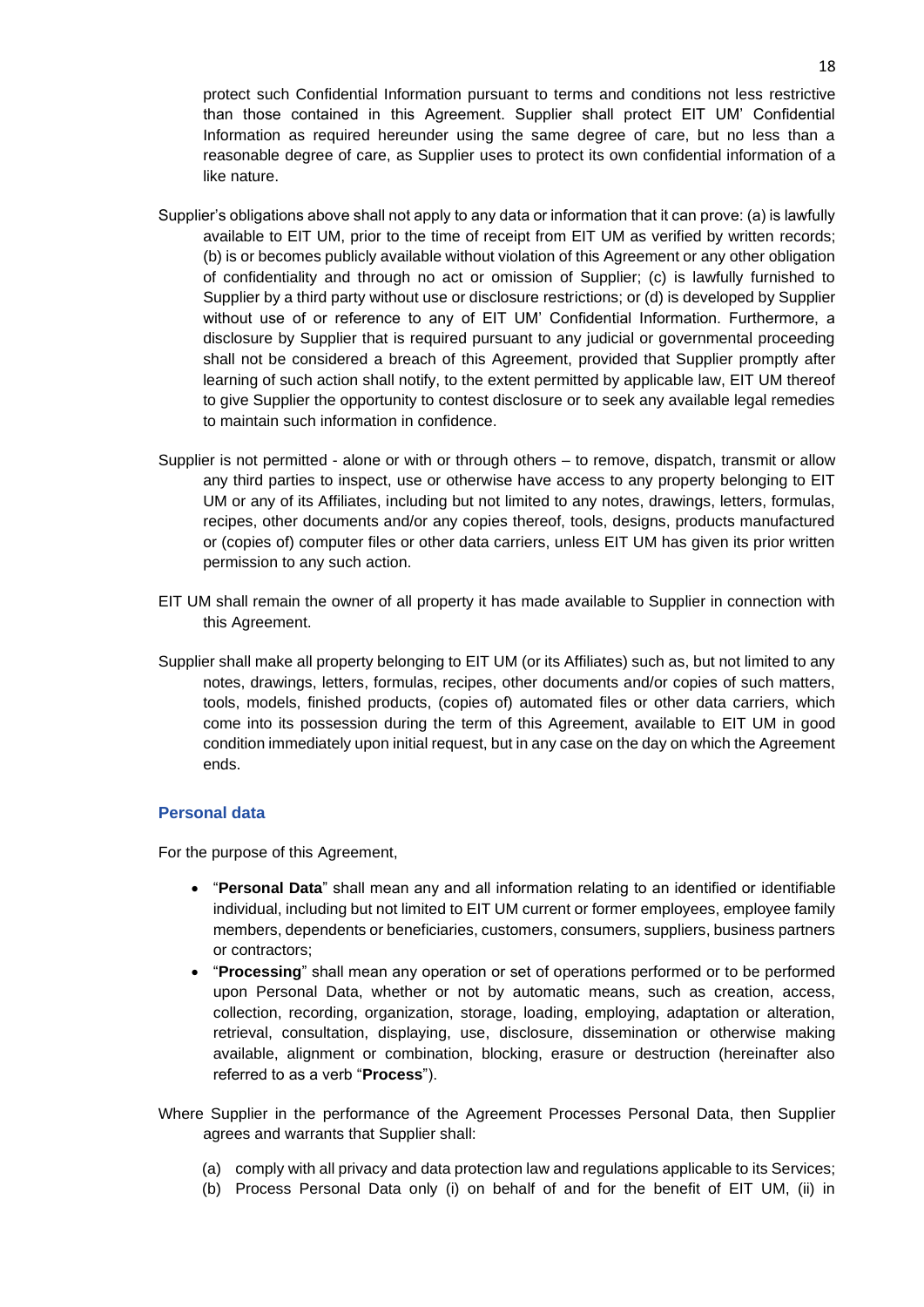accordance with EIT UM' instructions, and (iii) for the purposes authorized by this Agreement or otherwise by EIT UM, and (iv) insofar necessary for the Services rendered to EIT UM and as permitted or required by law;

- (c) maintain the security, confidentiality, integrity and availability of the Personal Data;
- (d) implement and maintain appropriate technical, physical, organizational and administrative security measures, procedures, practices and other safeguards to protect the Personal Data against (i) anticipatable threats or hazards to its security and integrity; and (ii) loss, unauthorized access to, or acquisition or use of or unlawful Processing; and
- (e) promptly inform EIT UM of any actual or suspected security incident involving the Personal Data.
- To the extent that Supplier allows a (sub)contractor to process the Personal Data, Supplier shall ensure that it binds such (sub)contractor to obligations which provide a similar level of protection, but in no way less restrictive, as this Section 8.
- Supplier shall, upon the termination of the Agreement, securely erase or destroy all records or documents containing the Personal Data. Supplier accepts and confirms that it is solely liable for any unauthorized or illegal processing or loss of the Personal Data, if Supplier fails to erase or destroy the Personal Data upon termination of the Agreement.
- Supplier shall indemnify and hold harmless EIT UM, their officers, agents and personnel from any damages, fines, losses and claims arising out of a breach of this Section 8.

#### **Liability, indemnification, insurance**

- Supplier shall indemnify and hold harmless EIT UM, its Affiliates, agents and employees, from and against all suits, actions, legal or administrative proceedings, claims, demands, damages, judgments, liabilities, interest, attorneys' fees, costs and expenses of whatsoever kind or nature (including but not limited to special, indirect, incidental, consequential damages), whether arising before or after completion of the performance of the Services covered by the Agreement, in any manner caused or claimed to be caused by the acts, omissions, faults, breach of express or implied warranty, breach of any of the provisions of this Agreement, or negligence of Supplier, or of anyone acting under its direction or control or on its behalf, in connection with Services or any other information furnished by Supplier to EIT UM under the Agreement.
- Supplier warrants that it has taken out sufficient insurance against the aforementioned damage, costs and interest, or has made a sufficient provision for this purpose and is obliged to fully disclose to EIT UM immediately upon initial request all the (policy conditions of the) aforementioned insurance(s) and/or provisions. Supplier shall indemnify EIT UM and shall pay its insurance proceeds to EIT UM and furthermore indemnify for the excess amount of the total claim of damages that is not covered by the insurance of Supplier or any other insurance. EIT UM shall be entitled to take legal action against Supplier.
- Neither Party excludes or limits its liability for death or personal injury arising from its own negligence, fraud, breach of confidentiality or for any liability that cannot by law be excluded or limited.
- Subject to Section 9.3 In no event shall EIT UM be liable under any theory of liability, for indirect, incidental, special, consequential or punitive damages, which includes without limitation damages for lost profits or revenues, lost business opportunities, loss of image or lost data, even if EIT UM has been advised of the possibility of such damages and in no event shall EIT UM be liable to Supplier, its successors or assigns for damages in excess of the amount due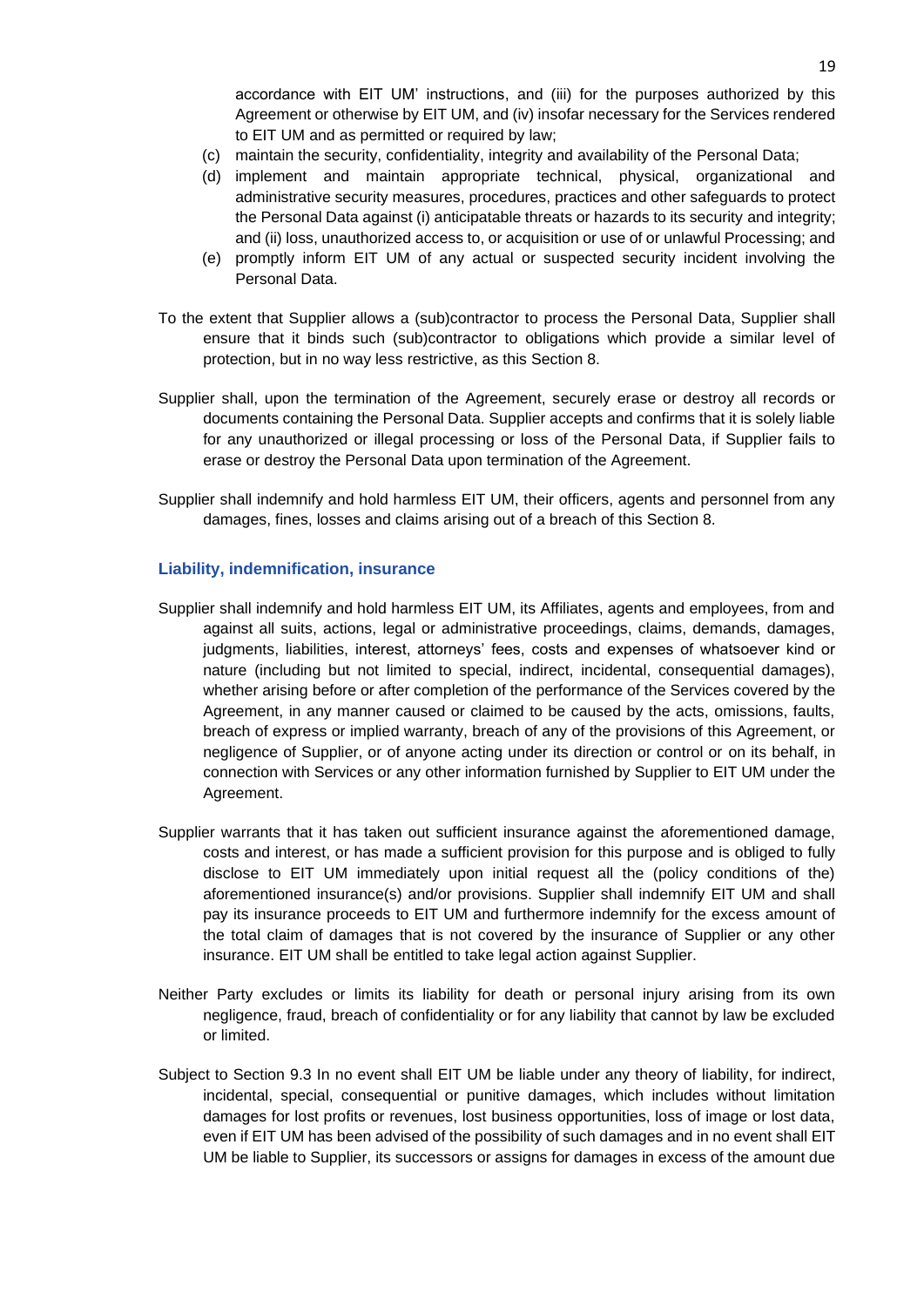to Supplier for complete performance under the Agreement, less any amounts already paid to Supplier by EIT UM.

Subject always to Section 9.3., depending on the nature of the Services and the liability risk associated therewith, a cap to the liability of Supplier under this Agreement may apply only if expressly mutually agreed in writing in Annex 1.

#### **Suspension, termination of the Agreement**

- The Agreement is entered into as from the Effective Date specified in Annex 1 and shall end by operation of law, without the requirement of prior notice of termination, on the date the last of the Services have been delivered by Supplier, accepted and paid by EIT UM ("**Term**").
- As an exception to the above, EIT UM may suspend, withdraw, dissolve or terminate this Agreement fully or partially with immediate effect without incurring any penalty or compensation if and as soon as:
	- (a) Supplier breaches any of its material obligations under this Agreement and, notwithstanding a written request from EIT UM to repair the current breach and to take appropriate measures to prevent such a breach in the future, fails to comply with such a request within a reasonable deadline fixed by EIT UM in the notice; or
	- (b) EIT UM, in its reasonable discretion, determines that Supplier is not able to perform the Services as required; or
	- (c) Supplier fails to provide EIT UM with adequate assurance of performance following request by EIT UM; or
	- (d) Supplier files a petition for bankruptcy or is declared bankrupt; or
	- (e) Supplier has become unable to pay its debts as they fall due or make any special arrangement(s) or composition with its creditors;
	- (f) Supplier enters into voluntary or judicial liquidation;
	- (g) the business of Supplier ceases to exist or control or ownership is taken over by a third party;
	- (h) as a result of the termination of the European Programme(s) which requested EIT UM to enter into this Agreement (as the case may be).
- As from receipt of a termination notice from EIT UM (under any legal ground), Supplier shall take immediate steps to bring the terminated Services to a closure in a prompt and orderly manner and to reduce expenditure to a minimum.
- Supplier may, after giving 14 calendar days written notice to EIT UM, terminate the Agreement if EIT UM:
	- (a) Fails for more than 120 calendar days to pay Supplier the amounts due after the expiration of the payment term stated in Section 4; or
	- (b) Consistently fails to meet its material obligations after repeated reminders; or
	- (c) Suspends the progress of the Services or any part thereof for more than 90 calendar days for reasons not specified in the Agreement, or not attributable to Supplier's breach or default.

#### **Safeguarding of EU's financial interest and conflict of interest**

Supplier accepts without reservation that during the implementation of the Agreement and for four (4) years after the completion of the Agreement, EIT UM has the right for the purposes of safeguarding the EU's financial interests, the tender proposal and the Agreement with Supplier may be transferred to internal audit services, the EIT, to the European Court of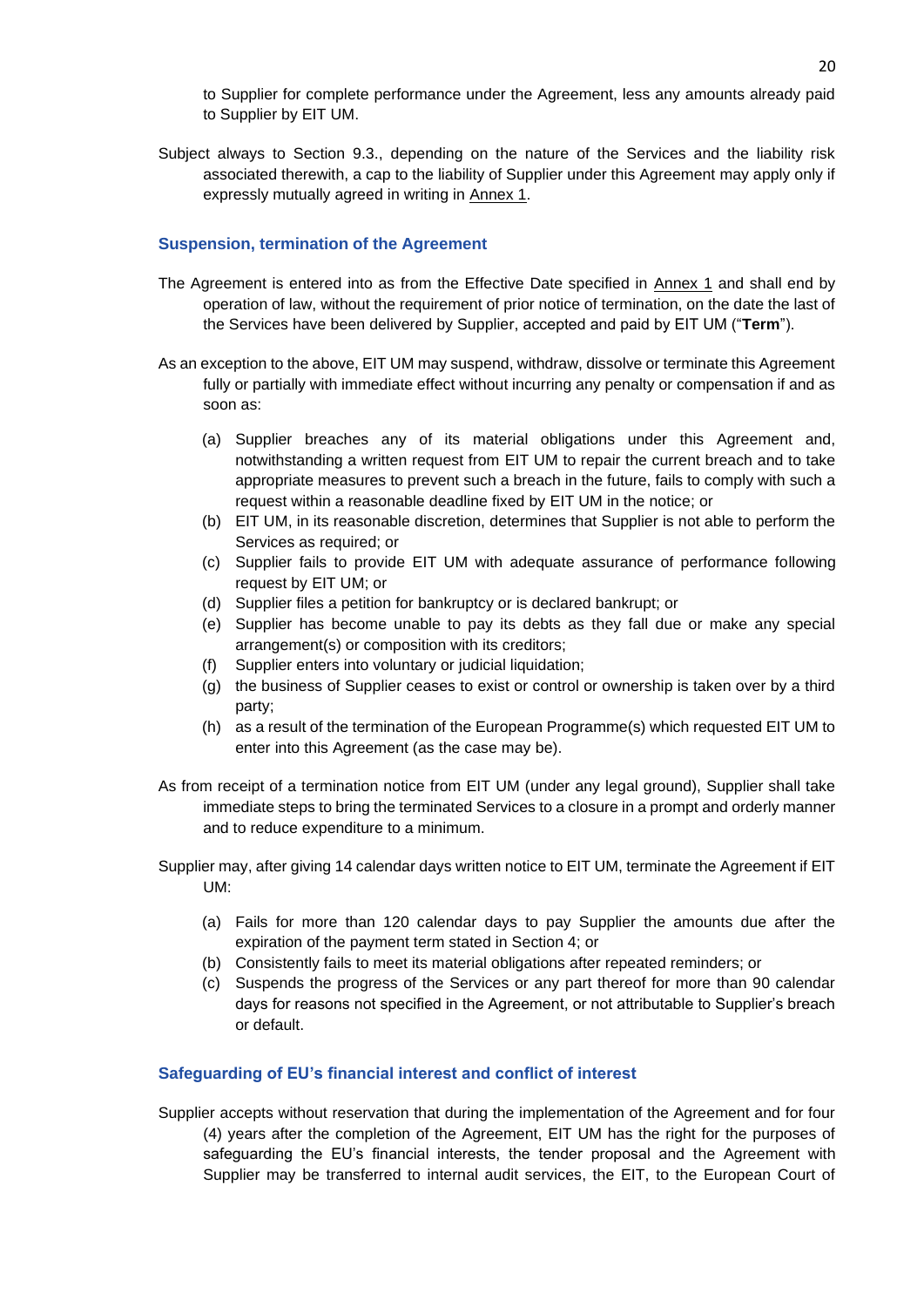Auditors, to the Financial Irregularities Panel or to the European Anti-Fraud Office ('safeguarding the EU's financial interests').

Supplier confirms that it shall take all measures to prevent any situation where the impartial and objective implementation of the Agreement is compromised for reasons involving economic interest, political or national affinity, family or emotional ties or any other shared interest ('conflict of interests'). The contractor is obliged to inform EIT UM immediately if there is any change in the above circumstances at any stage during the implementation of the tasks under the Agreement.

#### **Miscellaneous**

- All notices given under this Agreement shall be given in writing. Any subsequent change of address shall be promptly notified by the Party concerned to the other Party and embodied in an amendment to the preamble of this Agreement.
- In the event that Supplier is prevented from performing any of its obligations under the Agreement for reason of force majeure (being an event unforeseeable and beyond the control of Supplier) and Supplier has provided sufficient proof for the existence of the force majeure, the performance of the obligation concerned shall be suspended for the duration of the force majeure. EIT UM shall be entitled to terminate the Agreement with immediate effect by written notice to Supplier, immediately if the context of the non- performance justifies immediate termination, and in any event if the circumstance constituting force majeure endures for more than thirty (30) days and, upon such notice, Supplier shall not be entitled to any form of compensation in relation to the termination. Force majeure on the part of Supplier shall in any event not include shortage of personnel or production materials or resources, strikes, not officially declared epidemic or pandemic, breach of contract by third parties contracted by Supplier, financial problems of Supplier, nor the inability of Supplier to secure the necessary licenses in respect of software to be supplied or the necessary legal or administrative permits or authorizations in relation to the Services to be supplied.
- Supplier shall not transfer, pledge or assign any of its rights or obligations under the Agreement without the prior written consent of EIT UM. Any such pre-approved, transfer, pledge or assignment shall be null and void and have no effect vis-à-vis such third party.
- The rights and remedies reserved to EIT UM are cumulative and are in addition to any other or future rights and remedies available under the Agreement, at law or in equity.
- Neither the failure nor the delay of EIT UM to enforce any provision of the Agreement shall constitute a waiver of such provision or of the right of EIT UM to enforce each and every provision of the Agreement.
- No course or prior dealings between the parties, no course of performance, and no usage of the trade shall be relevant to determine the meaning of the Agreement and to modify the provisions of this Agreement.
- No waiver, consent, modification or amendment of the terms of the Agreement shall be binding unless made in a writing specifically referring to the Agreement signed by EIT UM and Supplier.
- In the event that any provision(s) of this Agreement shall be held invalid, unlawful or unenforceable by a court of competent jurisdiction or by any future legislative or administrative action, such holding or action shall not negate the validity or enforceability of any other provisions of the Agreement. Any such provision held invalid, unlawful or unenforceable, shall be substituted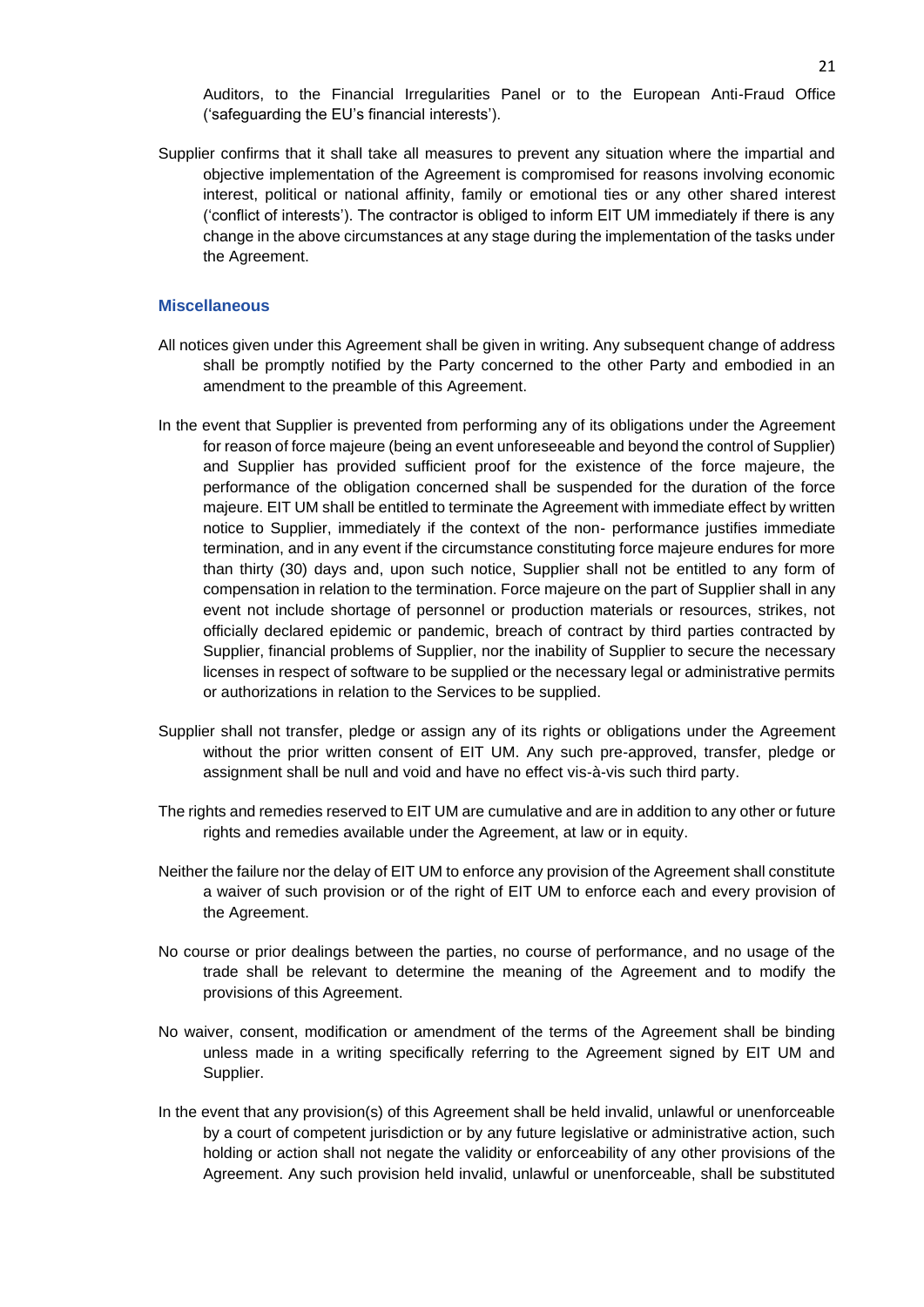by a provision of similar import reflecting the original intent of the clause to the extent permissible under applicable law.

- All terms and conditions of the Agreement which are destined, whether express or implied, to survive the termination or the expiration of the Agreement, including but not limited to Intellectual Property, Confidentiality and Personal Data, shall survive.
- The Agreement shall be governed by and construed in accordance with the laws of the country or state in which the EIT UM ordering entity is located, as applicable.
- Supplier and EIT UM each consents to the exclusive jurisdiction of the competent courts in (i) the country or state in which the EIT UM ordering entity is located; or (ii), at the option of EIT UM, the jurisdiction of the entity of Supplier to which the order was placed, or (iii), at the option of EIT UM, for arbitration in which case Section 12.12. applies. Supplier hereby waives all defences of lack of personal jurisdiction and forum non-convenience.
- If so chosen by EIT UM in accordance with Section 12.11, any dispute, controversy or claim arising out of or in connection with this Agreement, or their breach, termination or invalidity shall be finally settled solely under the International Chamber of Commerce Rules of arbitration, which Supplier and EIT UM declare to be known to them. Supplier and EIT UM agree that: (i) the appointing authority shall be the ICC-International Chamber of Commerce of Paris, France; (ii) there shall be three (3) arbitrators; (iii) arbitration shall take place in the jurisdiction of the EIT UM entity mentioned in the recitals or, at the option of EIT UM, the jurisdiction of the Supplier's entity mentioned in the recitals; (iv) the language to be used in the arbitration proceedings shall be English; and (v) the material laws to be applied by the arbitrators shall be the laws as determined under Section 12.10.

The United Nations Convention on International Sale of Goods shall not apply to the Agreement.

Drawn up on [DATE] and signed in two copies:

[name of representative] [name of representative]

EIT UM **EIT** UM **EIT** UM [position of representative] [position of representative]